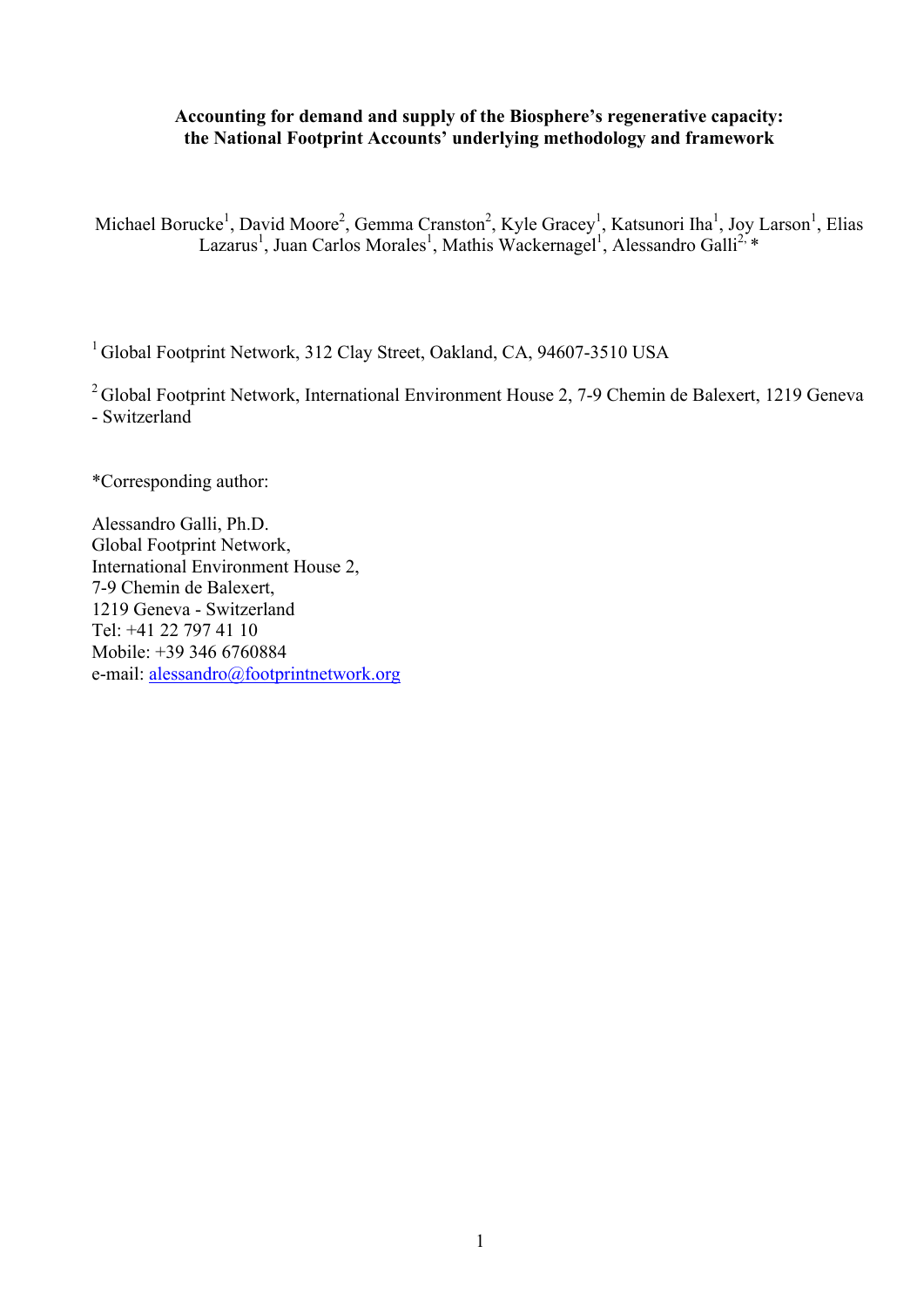# **DRAFT**

Final version was published as:

Michael Borucke, David Moore, Gemma Cranston, Kyle Gracey, Katsunori Iha, Joy Larson, Elias Lazarus, Juan Carlos Morales, Mathis Wackernagel, Alessandro Galli, Accounting for demand and supply of the biosphere's regenerative capacity: The National Footprint Accounts' underlying methodology and framework, Ecological Indicators, Volume 24, January 2013, Pages 518-533, ISSN 1470-160X, 10.1016/j.ecolind.2012.08.005.

(http://www.sciencedirect.com/science/article/pii/S1470160X12002968)

# **ABSTRACT**

Human demand on ecosystem services continues to increase, and evidence suggests that this demand is outpacing the regenerative and absorptive capacity of the biosphere. As a result, the productivity of natural capital may increasingly become a limiting factor for the human endeavor. Therefore, metrics tracking human demand on, and availability of, regenerative and waste absorptive capacity within the biosphere are needed. Ecological Footprint analysis is such a metric; it measures human appropriation (Ecological Footprint) and the biosphere's supply (biocapacity) of ecosystem products and services in terms of the amount of bioproductive land and sea area (ecological assets) needed to supply these products and services.

This paper documents the latest method for estimating the Ecological Footprint and biocapacity of nations, using the National Footprint Accounts (NFA) applied to more than 200 countries and for the world overall. Results are also compared with those obtained from previous editions of the NFA. According to the 2011 Edition of the National Footprint Accounts, humanity demanded the resources and services of 1.5 planets in 2008; this human demand was 0.7 planets in 1961.

Situations in which total demand for ecological goods and services exceed the available supply for a given location, are called 'overshoot'. 'Global overshoot' indicates that stocks of ecological capital are depleting and/or that waste is accumulating. As the methodology keeps being improved, each new edition of the NFA supports the findings of a global overshoot.

**Keywords**: Ecological Footprint, biocapacity, method, resource accounting, Overshoot.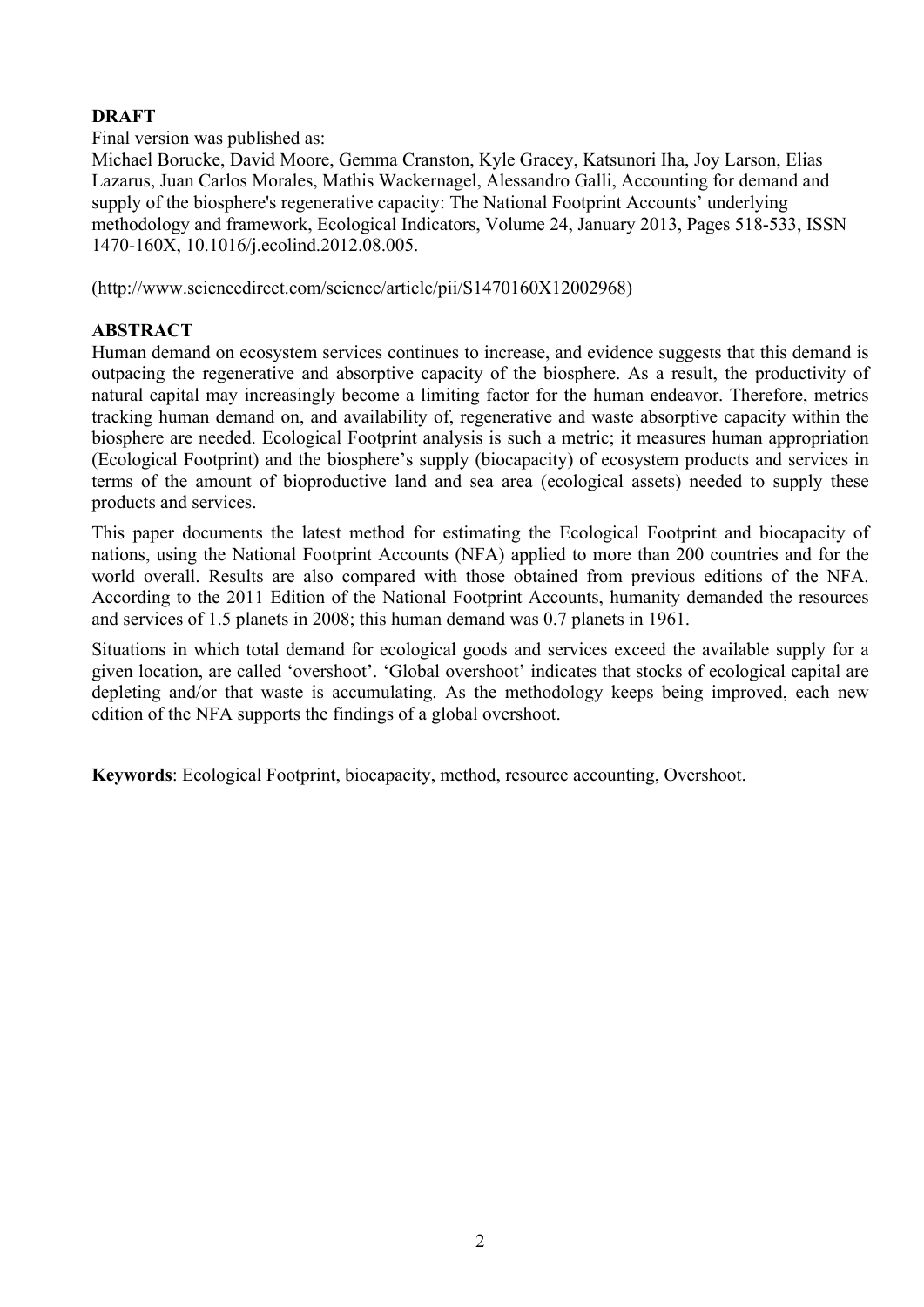## **1. Introduction**

Economic prosperity and societal well-being depend on the planet's capacity to provide resources and ecosystem services (e.g., Costanza et al., 1997; Costanza and Daly, 1992; Daly, 1990; Daly and Farley, 2004; DeFries et al., 2004; Max-Neef, 1995). While most policy decisions are taken on an assumption of limitless resources and ecosystem services, the planet has boundaries and sustainable development cannot be secured without operating within them (Rockström et al., 2009a).

Environmental changes such as deforestation, collapsing fisheries, and carbon dioxide accumulation in the atmosphere indicate that human demand is likely to be exceeding the regenerative and absorptive capacity of the biosphere. As the demands upon natural systems rapidly increase due to the swelling global economy and the need to attain better standards of living, several studies suggest that many of the Earth's thresholds are being exceeded and that, because of this, the Biosphere's future ability to provide for humanity is at risk (Goudie, 1981; Haberl, 2006; Nelson et al., 2006; Moore et al., 2012: Rockström et al., 2009b; Scheffer et al., 2001; Schlesinger, 2009; Thomas et al., 2004).

Barnosky et al (2012) argue that a planetary-scale critical transition is approaching as a result of the many human pressures, and that tools are needed to detect early warning signs and forecast the consequences of such pressures on ecosystems. Careful management of human interaction with the biosphere is thus essential to ensure future prosperity; systemic accounting tools are needed for tracking the combined effects of the many pressures humans are posing on the planet (Galli et al., 2012).

The Ecological Footprint constitutes a potential tool to measure planetary boundaries and the extent to which humanity is exceeding them. It can be used to investigate issues such as the limits of resource consumption, the international distribution of the world's natural resources and how to address the sustainability of their use across the globe. Assessing current ecological supply and demand as well as historical trends provides a basis for setting goals, identifying options for action, and tracking progress toward stated goals.

The first systematic attempt to calculate the Ecological Footprint and biocapacity of nations began in 1997 (Wackernagel et al. 1997). Building on these assessments, Global Footprint Network initiated its National Footprint Accounts (NFA) program in 2003, with the most recent Edition issued in 2011. NFAs constitute an accounting framework quantifying the annual supply of, and demand for, key ecosystem services by means of two measures (Wackernagel et al., 2002):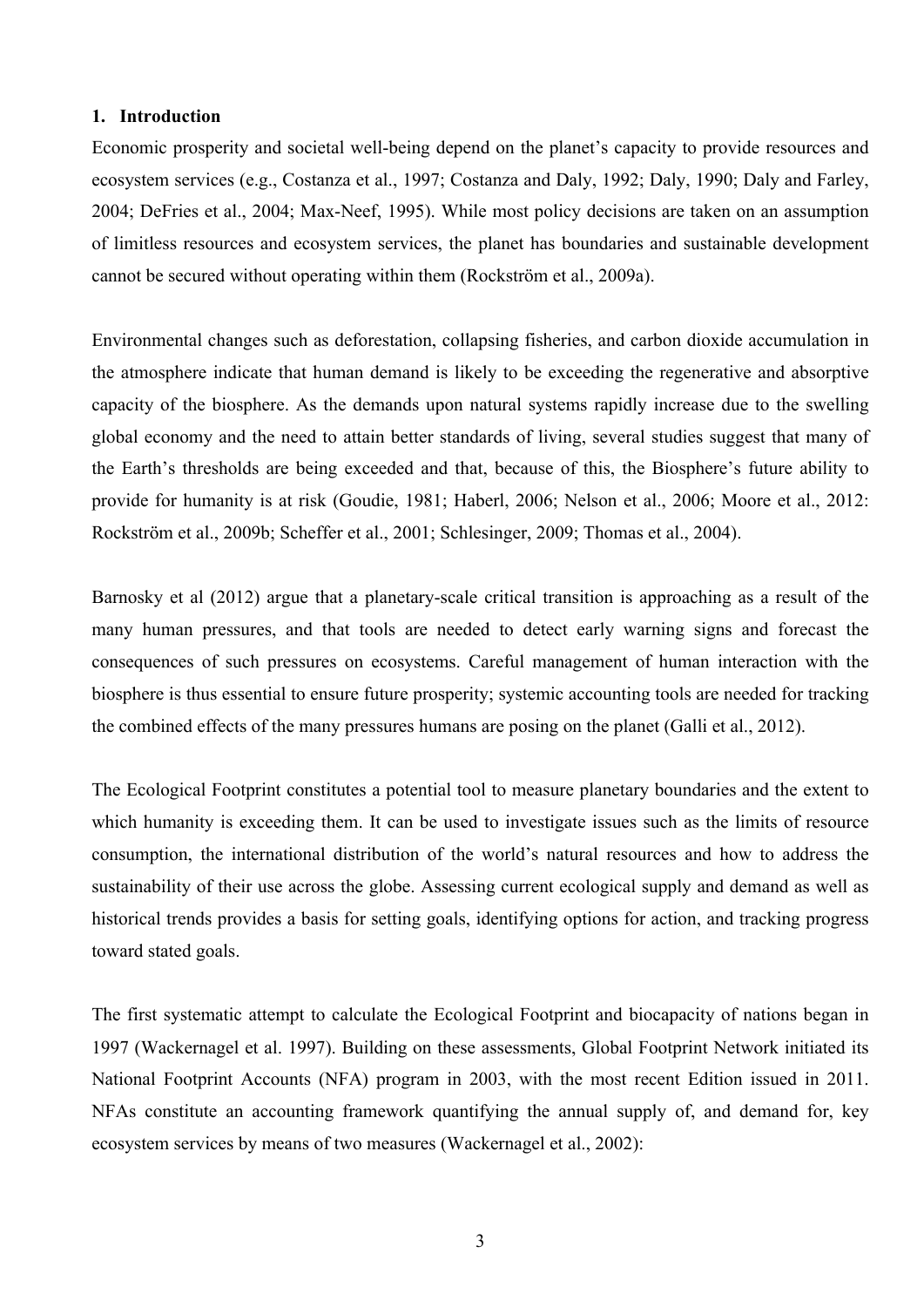- *Ecological Footprint***:** a measure of the demand populations and activities place on the biosphere in a given year, given the prevailing technology and resource management of that year.
- **Biocapacity:** a measure of the amount of biologically productive land and sea area available to provide the ecosystem services that humanity consumes – our ecological budget or nature's regenerative capacity.

Ecological Footprint and biocapacity values are expressed in mutually exclusive units of area necessary to annually provide (or regenerate) such ecosystem services: cropland for the provision of plant-based food and fiber products; grazing land and cropland for animal products; fishing grounds (marine and inland) for fish products; forests for timber and other forest products; uptake land to accommodate for the absorption of anthropogenic carbon dioxide emissions; and built-up areas for shelter and other infrastructure.

This paper describes the methodology for calculating the Ecological Footprint and biocapacity utilized in the 2011 Edition of the National Footprint Accounts and provides researchers and practitioners with information to deepen their understanding of the calculation methodology. It builds on previous Ecological Footprint work and methodology papers for the National Footprint Accounts (Rees 1992, Wackernagel, 1994; Wackernagel and Rees, 1996; Wackernagel et al. 1997, Wackernagel et al. 1999a, b, Wackernagel et al. 2002, Monfreda et al. 2004, Wackernagel et al. 2005, Galli, 2007; Kitzes et al. 2007a, Ewing et al. 2010a). It also compares the most recent Ecological Footprint and biocapacity results with those from previous editions of the National Footprint Accounts.

#### **2. National Footprint Accounts: data sources and accounting framework**

The 2011 Edition of the National Footprint Accounts (NFA) calculate the Ecological Footprint and biocapacity of more than 200 countries and territories, as well as global totals, from 1961 to 2008 (Global Footprint Network, 2011). The intent of the NFA is to provide scientifically robust and transparent calculations to highlight the relevance of biocapacity limits for decision-making. The National Footprint Accounts measure one main aspect of sustainability only - *how much biocapacity humans demand, and how much is available* - not all aspects of sustainability, nor all environmental concerns. The attempt to answer this particular scientific research question is motivated by the assumption that the Earth's regenerative capacity is the limiting factor for the human economy in times when human demand exceeds what the biosphere can renew.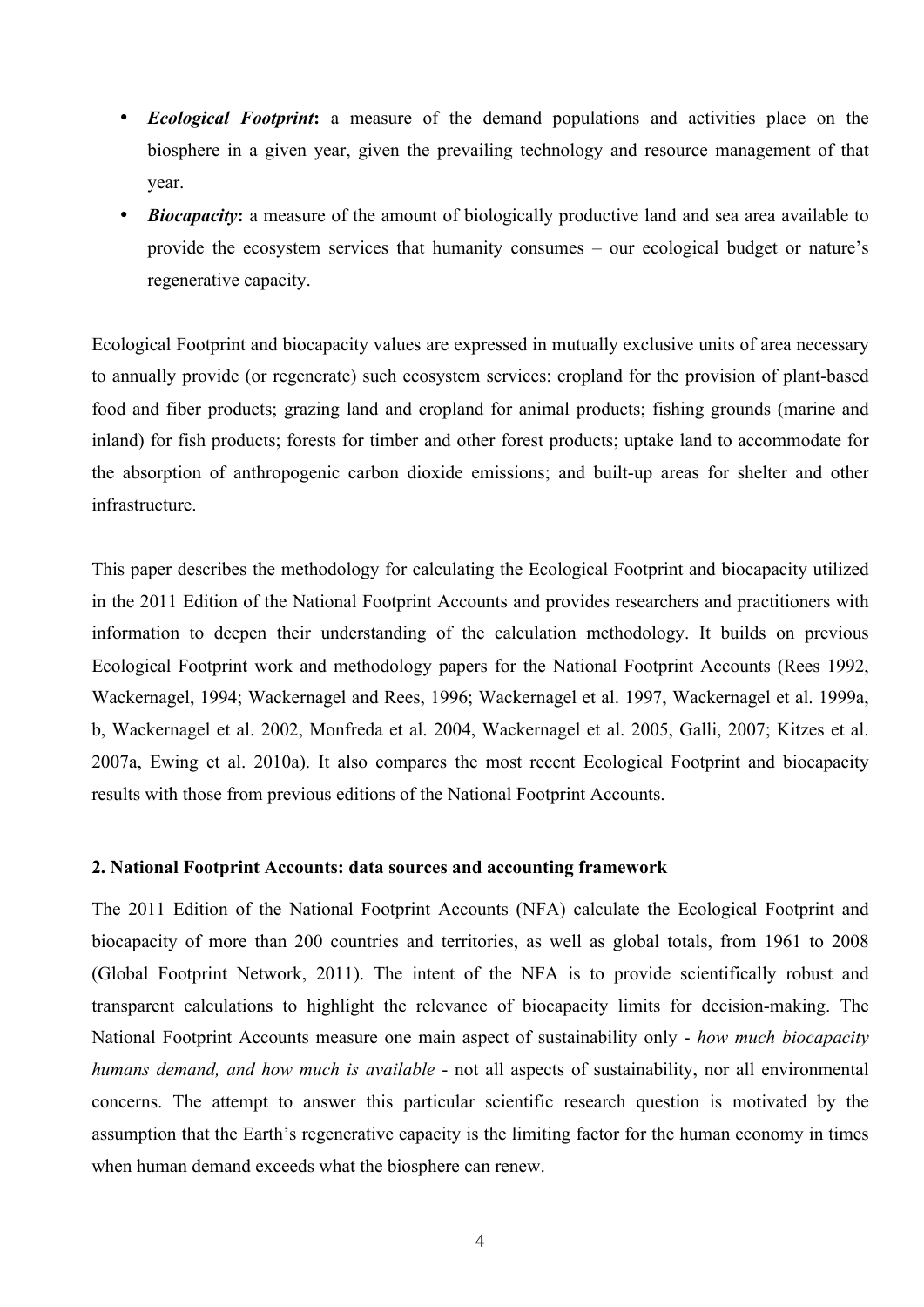The calculations in the NFA are based primarily on data (Table 1) sets from UN agencies or affiliated organizations such as the Food and Agriculture Organization of the United Nations (FAOSTAT, 2011), the UN Statistics Division (UN Commodity Trade Statistics Database – UN Comtrade 2011), and the International Energy Agency (IEA 2011). Other data sources include studies in peer-reviewed journals and thematic collections.

#### [Table 1]

Results can be reported at the level of each individual product, land use type, or aggregated into a single number (Figure 1) - the latter being the most commonly used reporting format. Normalizing factors, referred as the yield factor and equivalence factor, are used to scale the contribution of each single land use type so that values can be added up into an aggregate number (see sections 4.2 and 4.3). Aggregating results into a single value has the advantage of monitoring the combined demand of anthropogenic activities against nature's overall regenerative capacity. It also helps to understand the complex relationships between the many environmental problems exposing humanity to a "peakeverything" situation. This is a unique feature since pressures are more typically evaluated independently (climate change, fisheries collapse, land degradation, land use change, food consumption, etc.).

# [Figure 1]

National Footprint Accounts are maintained and updated annually by Global Footprint Network. Each time methodological improvements are implemented and a new NFA Edition is released, Ecological Footprint and biocapacity values are back calculated from the most recent year in order to ensure consistency across the historical time trends. As such, stakeholders interested in monitoring nations' Ecological Footprint and biocapacity values and/or set Footprint reduction targets are advised not to compare results obtained via different editions of the NFAs but rather encouraged to always look at the time trends from the most recent edition of the NFAs.

#### **3. Calculation methodology**

#### *3.1 Ecological Footprint and biocapacity: basic equations*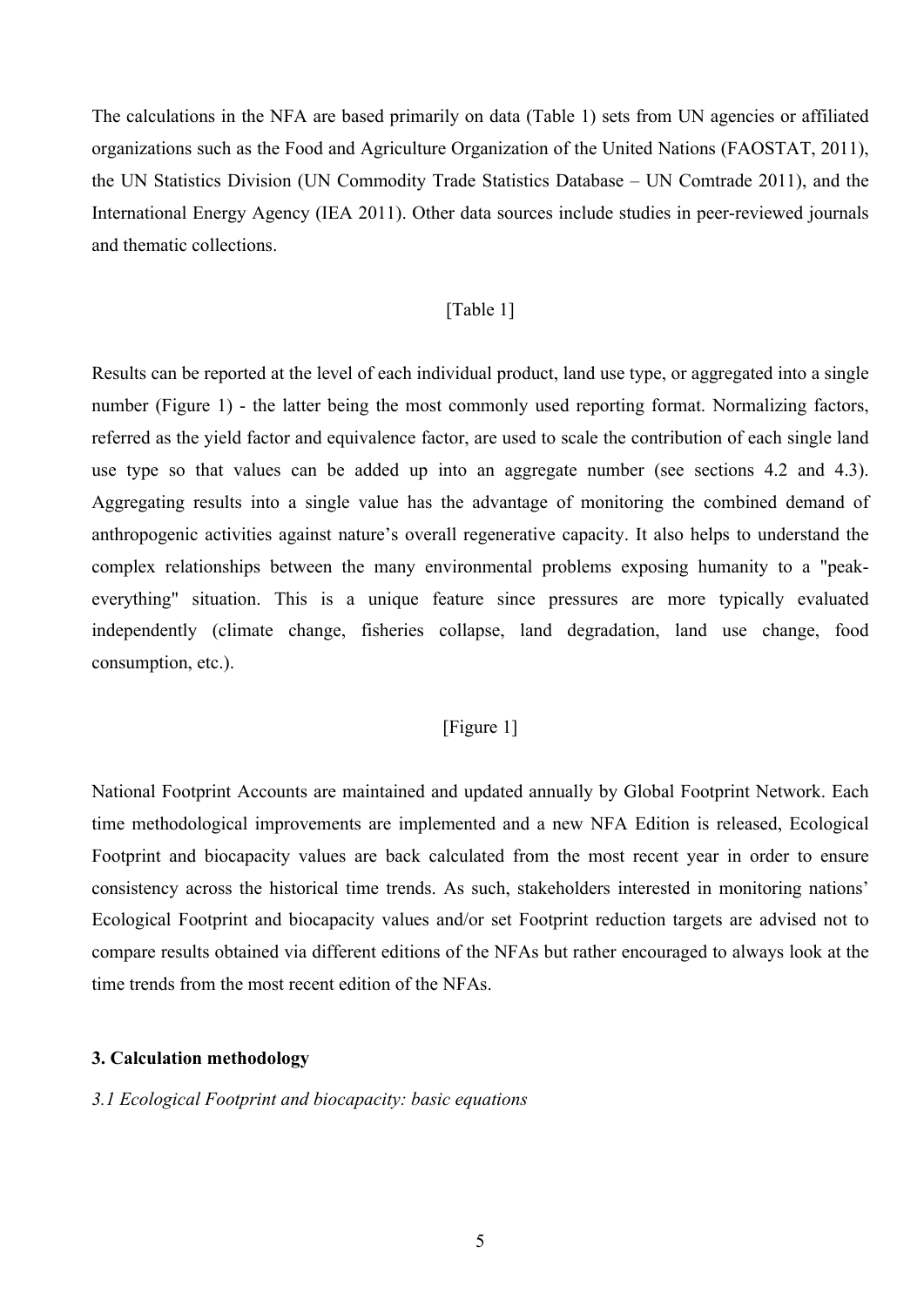The Ecological Footprint measures appropriated biocapacity across five distinct land use types. This is contrasted with six demand categories. The reason is that two demand categories, forest products and carbon sequestration, compete for the same biocapacity category: forest land.

Average bioproductivity differs between various land use types, as well as between countries for any given land use type. For comparability across land use types and countries, Ecological Footprint and biocapacity are usually expressed in units of world-average bioproductive area, referred to as global hectares (gha).

Global hectares provide more information than simply weight - which does not capture the extent of land and sea area used - or physical area - which does not capture how much ecological production is associated with that land. Two important types of coefficients, the yield factors (YF) and the equivalence factors (EQF), allow results to be expressed in terms of a standardized - cross-country comparable - unit of measure named global hectares (Monfreda et al., 2004; Galli et al., 2007). The use of global hectares allows for the addition of Ecological Footprint (and biocapacity) values of different land use types into a single number: consumption-focused applications that have a global context and global sustainability studies aiming at comparing the Ecological Footprint (and biocapacity) results of Nations benefit from the use of global hectares (Ferguson, 1999; Wackernagel et al., 2004).

For a given nation, the Ecological Footprint of production,  $EF<sub>P</sub>$ , represents primary demand for biocapacity and is calculated as

$$
EF_{p} = \sum_{i} \frac{P_{i}}{Y_{N,i}} \cdot YF_{N,i} \cdot EQF_{i} = \sum_{i} \frac{P_{i}}{Y_{W,i}} \cdot EQF_{i}
$$
 (Equation 1)

where *P* is the amount of each primary product *i* that is harvested (or carbon dioxide emitted) in the nation;  $Y_{N,i}$  is the annual national average yield for the production of commodity *i* (or its carbon uptake capacity in cases where P is  $CO_2$ );  $YF_{N,i}$  is the country-specific yield factor for the production of each product *i*;  $Y_{W,i}$  is the average world yield for commodity *i*; and  $EQF_i$  is the equivalence factor for the land use type producing products *i*.

The equivalence of the second and third terms in Equation 1 arises from the definition of  $YF_{N,i}$  as the ratio between  $Y_{N,i}$  and  $Y_{W,i}$  (see section 4.2). It is this last manifestation that is used in the NFA calculations.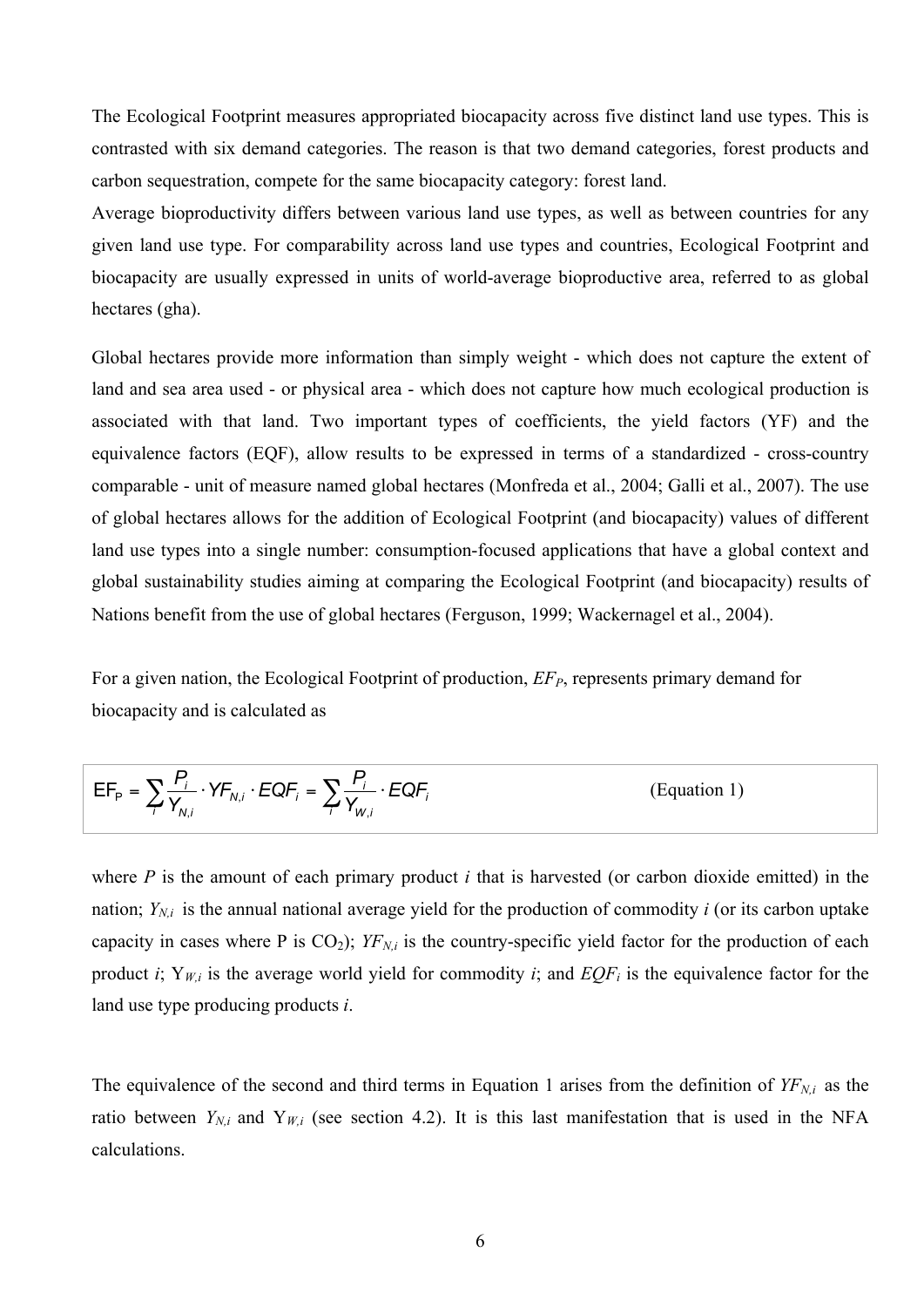A variety of derived products is also tracked in the NFA (see Table 1), for which production yields  $(Y_W)$ have to be calculated before implementation of Equation 1. Primary and derived goods are related by product specific extraction rates. The extraction rate for a derived product, *EXTR<sub>D</sub>*, is used to calculate its effective yield as follows:

$$
Y_{W,D} = Y_{W,P} \cdot EXTR_D \tag{Equation 2}
$$

where  $Y_{W,D}$  and  $Y_{W,P}$  are the world-average yield for the derived and the primary product, respectively.

Often *EXTR<sub>D</sub>* is simply the mass ratio of derived product to primary input required. This ratio is known as the technical conversion factor (FAO, 2000) for the derived product, denoted as  $TCF_D$  below. There are a few cases where multiple derived products are created simultaneously from the same primary product. For example, soybean oil and soybean cake are both extracted simultaneously from the same primary product, in this case soybean. In this situation, summing the primary product equivalents of the derived products would lead to double counting. To resolve this problem, the Ecological Footprint of the primary product must be shared between the simultaneously derived goods. The generalized formula for the extraction rate for a derived good *D* is

$$
EXTR_{D} = \frac{TCF_{D}}{FAF_{D}}
$$
 (Equation 3)

where *FAF<sub>D</sub>* is the Footprint allocation factor. This allocates the Footprint of a primary product between simultaneously derived goods according to the TCF-weighted prices. The prices of derived goods represent their relative contributions to the incentive for the harvest of the primary product. This is the only point, in the entire NFA framework, where monetary data is used to allocate physical flows; moreover, this method assumes a constant price-to-mass relationship over time, which is unlikely to be the case.

The equation for the Footprint allocation factor of a derived product is

$$
FAF_{D} = \frac{TCF_{D} \cdot V_{D}}{\sum TCF_{i} \cdot V_{i}}
$$
 (Equation 4)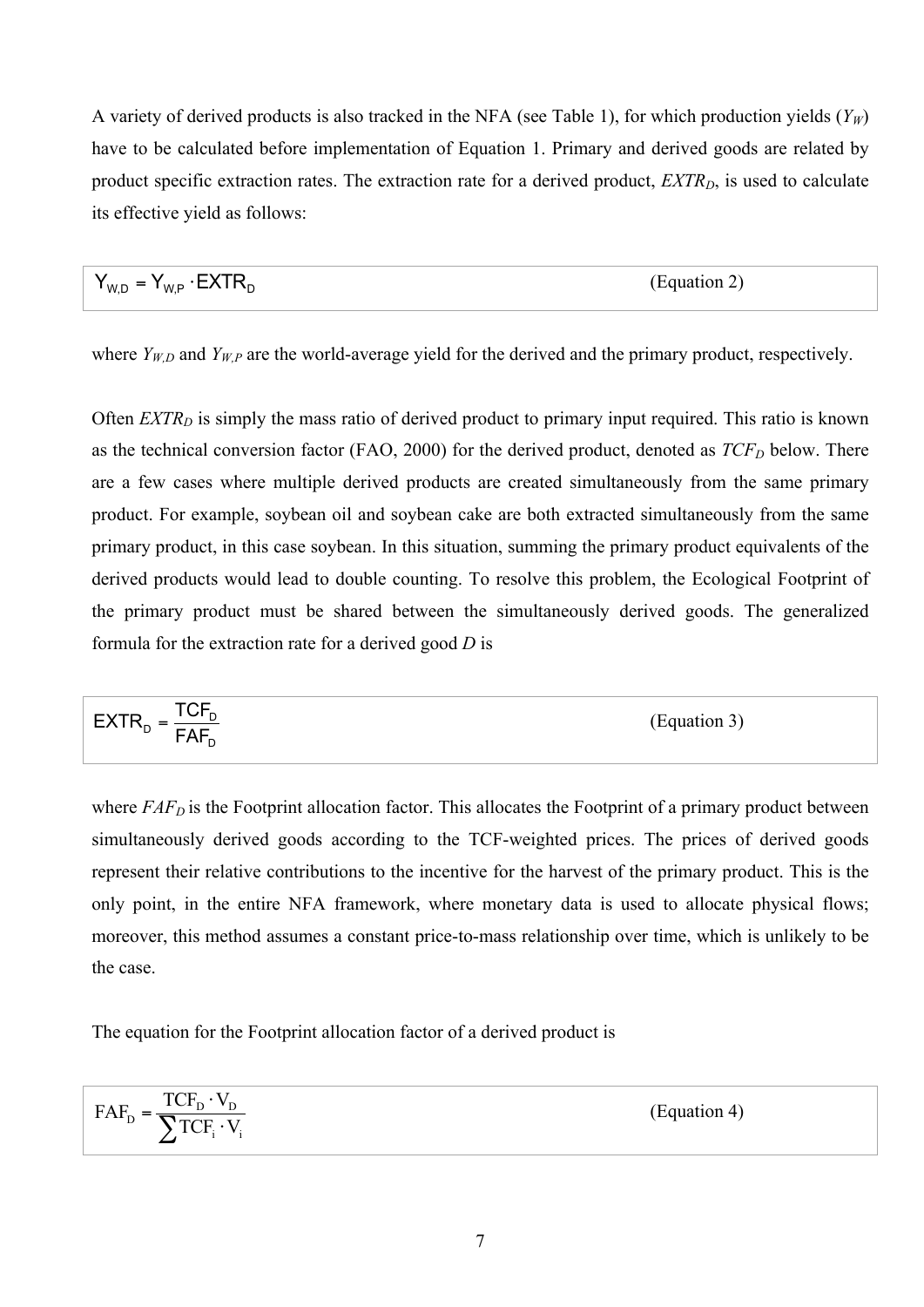where  $V_i$  is the market price of each simultaneous derived product (2008 market prices were used in the NFA 2011 Edition, throughout the whole 1961-2008 period). For a production chain with only one derived product, then,  $FAF<sub>D</sub>$  is 1 and the extraction rate is equal to the technical conversion factor.

For a given country, the biocapacity *BC* is calculated as follows:

$$
BC = \sum_{i} A_{N,i} \cdot YF_{N,i} \cdot EQF_{i}
$$
 (Equation 5)

where  $A_{N,i}$  is the bioproductive area that is available for the production of each product *i* at the country level,  $YF_{N,i}$  is the country-specific yield factor for the land producing products *i*, and  $EQF_i$  is the equivalence factor for the land use type producing each product *i*.

#### *3.2 Yield factors*

Yield factors (YFs) account for countries' differing levels of productivity for particular land use types.<sup>1</sup> YFs are country-specific and vary by land use type and year. They may reflect natural factors such as differences in precipitation or soil quality, as well as anthropogenic differences such as management practices.

The YF is the ratio of national average to world average yields. It is calculated in terms of the annual availability of usable products. For any land use type *L*, a country's yield factor *YFL*, is given by

$$
YF_{L} = \frac{\sum_{i \in U} A_{W,i}}{\sum_{i \in U} A_{N,i}}
$$
 (Equation 6)

where *U* is the set of all usable primary products that a given land use type yields, and  $A_{W,i}$  and  $A_{N,i}$  are the areas necessary to furnish that country's annually available amount of product *i* at world and national yields, respectively. These areas are calculated as

$$
A_{N,i} = \frac{P_i}{Y_{N,i}} \text{ and } A_{W,i} = \frac{P_i}{Y_{W,i}}
$$
 (Equation 7)

 $1$  For example, the average hectare of pasture in New Zealand produces more grass than a world average hectare of pasture land. Thus, in terms of productivity, one hectare of grassland in New Zealand is equivalent to more than one world average grazing land hectare; it is potentially capable of supporting more meat production.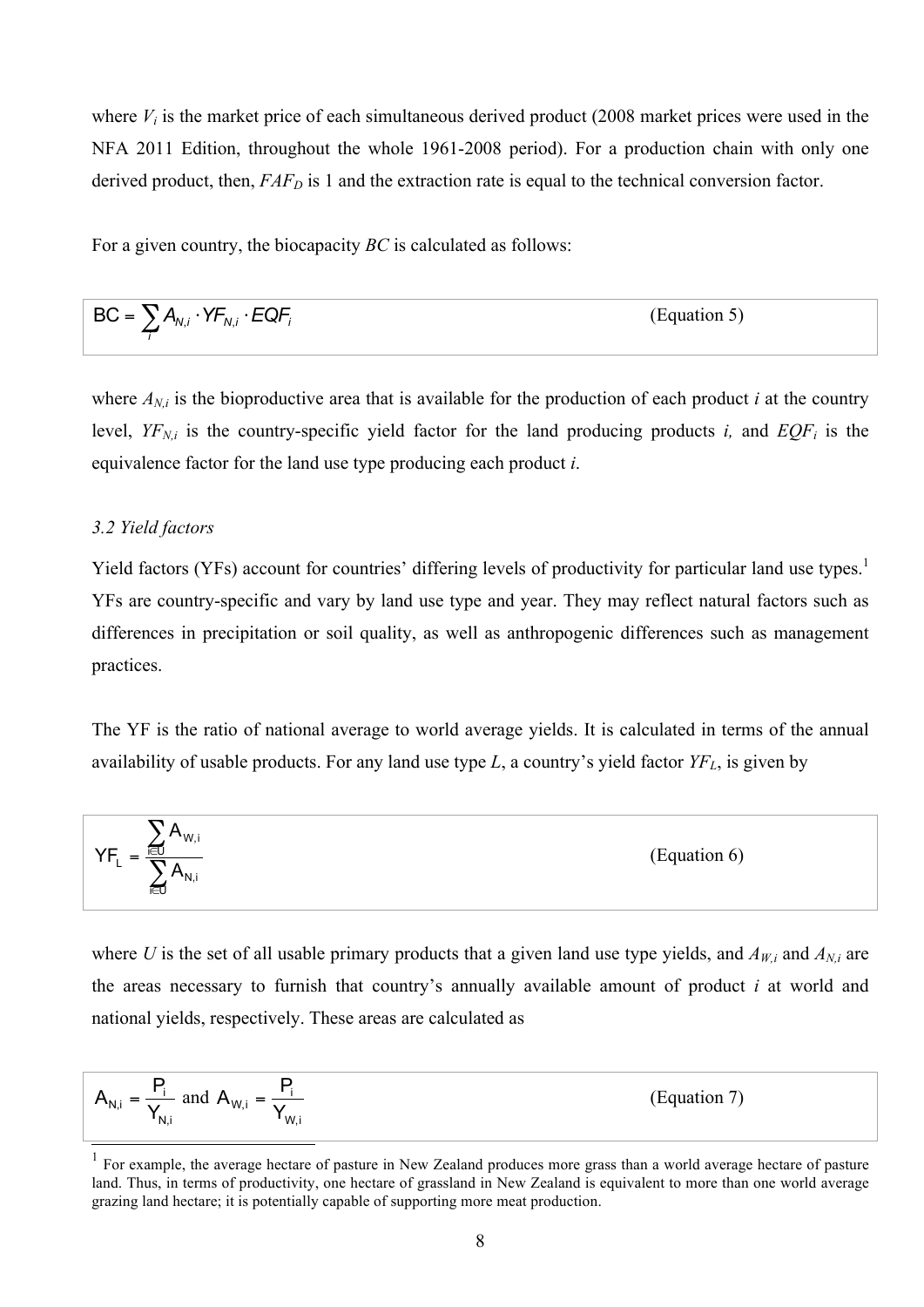where  $P_i$  is the total national annual growth of product *i*, and  $Y_{N,i}$  and  $Y_{W,i}$  are national and world yields for the same product, respectively. Thus  $A_{N,i}$  is always the area that produces a given product *i* within a given country, while  $A_{W_i}$  gives the equivalent area of world-average land yielding the same product *i*.

With the exception of cropland, all land use types included in the National Footprint Accounts are assumed to provide only a single human-useful primary product *i*, such as wood from forest land or grass from grazing land. For these land use types, the equation for the YF simplifies to

$$
YF_{L} = \frac{Y_{N,i}}{Y_{W,i}}
$$
 (Equation 8)

Due to the difficulty of assigning a yield to built-up land, the YF for this land use type is assumed to be the same as that for cropland (in other words urban areas are assumed to be built on productive agricultural lands). For lack of detailed global datasets, areas inundated by hydroelectric reservoirs are presumed to have previously had world average productivity. The YF for the carbon Footprint is assumed to be the same as that for forest land, due to limited data availability regarding the carbon uptake of other land use types. All inland waters are assigned a YF of one, due to the lack of a comprehensive global dataset on freshwater ecosystem productivities.

#### *3.3 Equivalence factors*

In order to combine the Ecological Footprint or biocapacity of different land-use types, a second coefficient is necessary (Galli et al., 2007). Equivalence factors (EQFs) convert the areas of different land use types, at their respective world average productivities, into their equivalent areas at global average bioproductivity across all land use types. EQFs vary by land use type as well as by year.

The rationale behind EQF calculation is to weight different land areas in terms of their inherent capacity to produce human-useful biological resources. The weighting criterion is not the actual quantity of biomass produced, but what each hectare would be able to inherently deliver.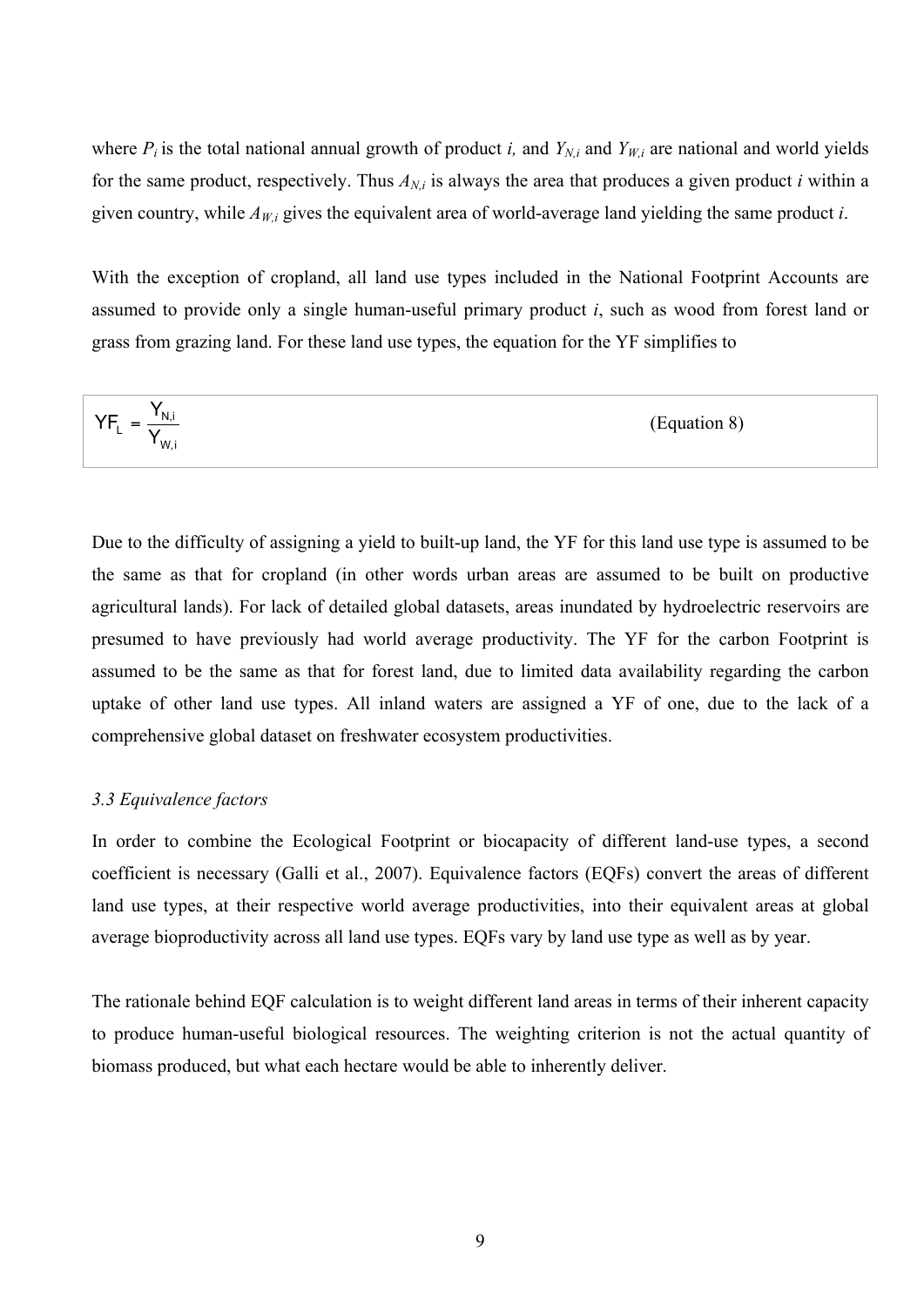As an approximation of inherent capacity, EQFs are currently calculated<sup>2</sup> using suitability indexes from the Global Agro-Ecological Zones model combined with data on the actual areas of cropland, forest land, and grazing land area from FAOSTAT (FAO and IIASA, 2000; FAO ResourceSTAT Statistical Database 2008). The GAEZ model divides all land globally into five categories, based on calculated potential crop productivity under assumption of agricultural input. All land is assigned a quantitative suitability index from among the following:

- Very Suitable  $(VS) 0.9$
- Suitable  $(S)$  0.7

 $\overline{a}$ 

- Moderately Suitable (MS) 0.5
- Marginally Suitable  $(mS) 0.3$
- Not Suitable  $(NS)-0.1$

The calculation of the EQFs assumes that within each country, the most suitable land available will be planted to cropland, after which the most suitable remaining land will be under forest land, and the least suitable land will be devoted to grazing land (Wackernagel et al., 2002). In each year, EQFs are calculated as the ratio of the world average suitability index for a given land use type to the average suitability index for all land use types. Figure 2 shows a schematic of this calculation.

# [Figure 2]

The total number of bioproductive land hectares is shown by the length of the horizontal axis. Vertical dashed lines divide this total land area into the three terrestrial land use types for which equivalence factors are calculated (cropland, forest, and grazing land). The length of each horizontal bar in the graph shows the total amount of land available with each suitability index. The vertical location of each bar reflects the suitability score for that suitability index, between 10 and 90.

For the reasons detailed above, the EQF for built-up land is set equal to that for cropland, except there is clear evidence that built-up land does not sit on cropland. EQF of carbon uptake land is set equal to that

<sup>&</sup>lt;sup>2</sup> Actual Net Primary Production (NPP) values have been suggested for use in scaling land type productivity (Venetoulis and Talberth, 2008) and were also used in the earliest Footprint accounts; however, this would not allow incorporating the inherent productivity as, for instance, crop land is managed for maximum crop, not for maximum biomass production.

Potential NPP data - the NPP of useable biological materials that could be potentially available in the absence of human management - could theoretically be used as weighting factors (see Kitzes et al., 2009). A global data set exists (FAO, 2006) and research is under way at Global Footprint Network to assess the possibility of using potential NPP data in calculating EQFs.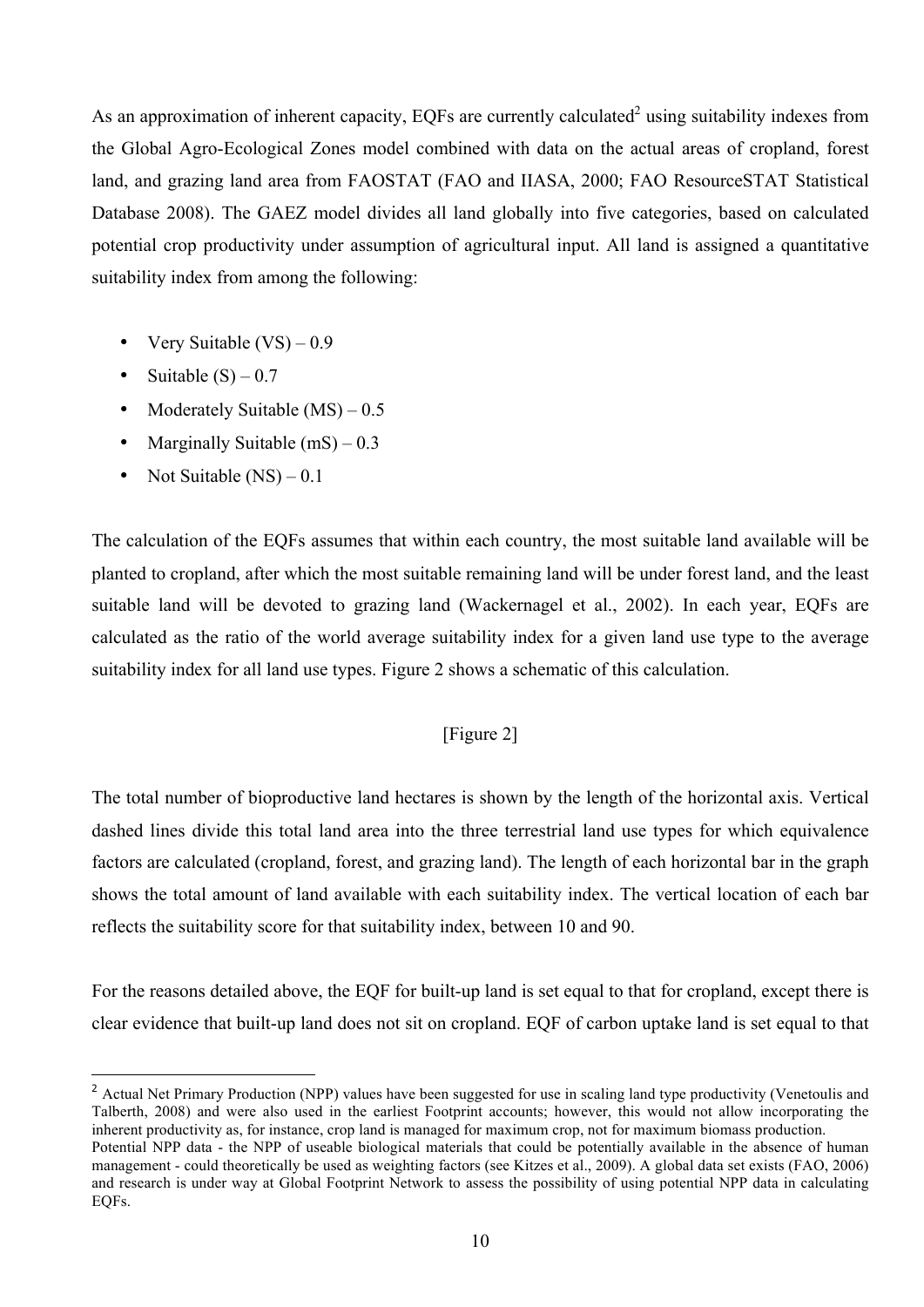of forest land since the carbon Footprint is assumed to draw on forest area. The EQF for hydroelectric reservoir area is set equal to one, reflecting the assumption that hydroelectric reservoirs flood world average bioproductive land. The EQF for marine area is calculated such that the amount of calories of salmon that can be produced by a single global hectare of marine area will be equal to the amount of calories of beef produced by a single global hectare of pasture. This is based on the assumption that a calorie from animal protein from land and from sea would be considered to be of equivalent resource value for human consumption. The EQF for inland water is set equal to that of marine area.

#### *3.4 A Consumer approach for the National Footprint Accounts*

All manufacturing processes rely to some degree on the use of biocapacity to provide material inputs and remove wastes at various points in the production chain. Thus all products carry with them an embodied Footprint, and international trade flows can be seen as flows of embodied demand for biocapacity (see Figure 3).

In order to keep track of both the direct and indirect biocapacity needed to support people's consumption patterns (and to properly allocate the Footprints of traded goods to final consumers), the National Footprint Accounts use a consumer-based approach; for each land use type, the Ecological Footprint of consumption  $(EF_C)$  is thus calculated as

| $EF_c = EF_p + EF_1 - EF_F$ | (Equation 9) |
|-----------------------------|--------------|
|-----------------------------|--------------|

where  $EF<sub>P</sub>$  is the Ecological Footprint of production and  $EF<sub>I</sub>$  and  $EF<sub>E</sub>$  are the Footprints embodied in imported and exported commodity flows, respectively. For each traded product,  $EF_I$  and  $EF_E$  are calculated as in equation 1, with production *P* being the amount of product imported or exported, respectively.

## [Figure 3]

#### **4. Land use types in the National Footprint Accounts**

The Ecological Footprint represents demand for ecosystem products and services in terms of appropriation of various land use types (see Section 1), while biocapacity represents the productivity available to serve each use. In 2008, the area of biologically productive land and water on Earth was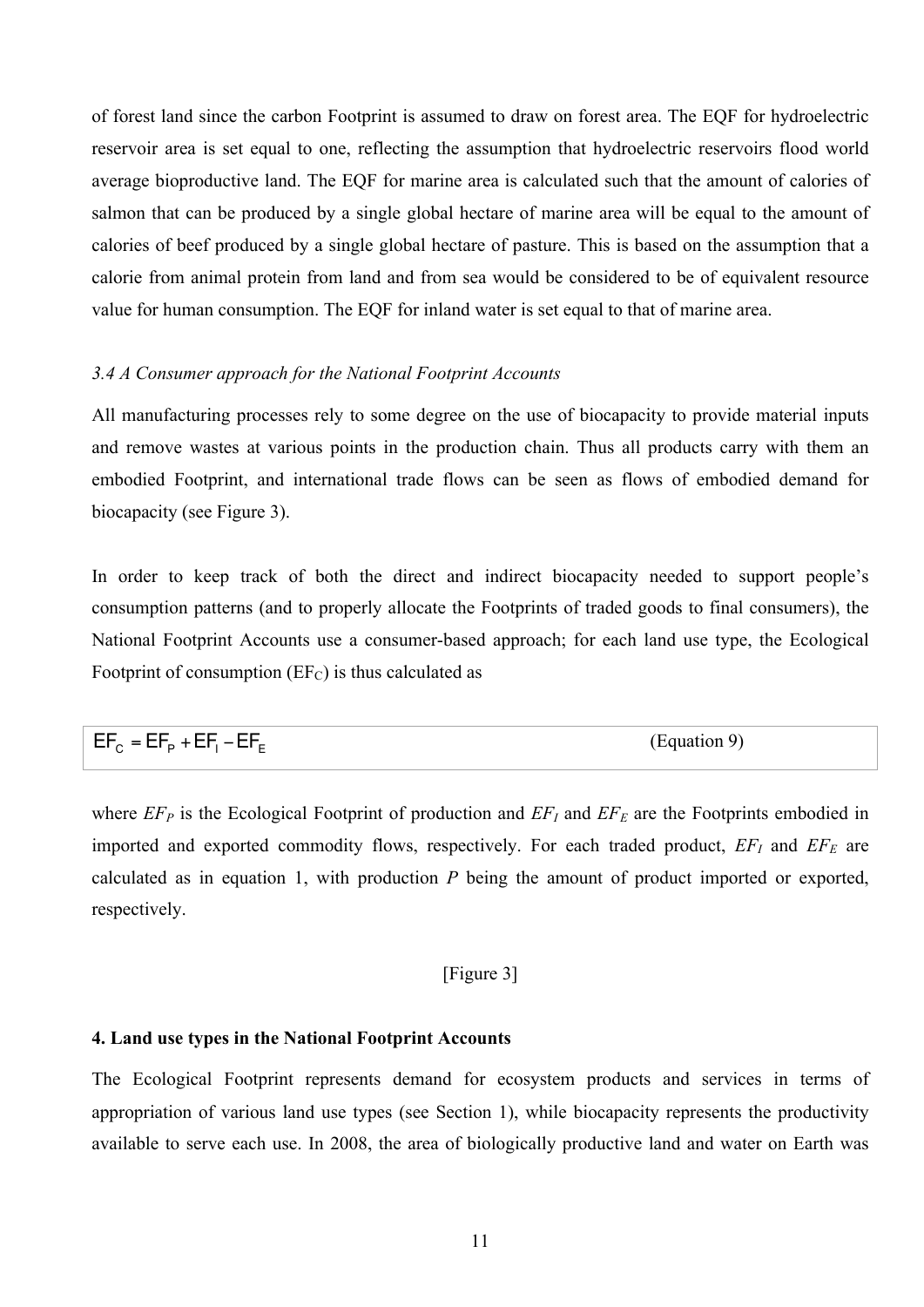approximately 12 billion hectares. After multiplying by the EQFs, the relative area of each land use type expressed in global hectares differs from the distribution in actual hectares as shown in Figure 4.

# [Figure 4]

#### *4.1 Cropland*

Cropland consists of the area required to grow all crop products, including livestock feeds, fish meals, oil crops and rubber. It is the most bioproductive of the land use types included in the National Footprint Accounts. In other words, the number of global hectares of cropland is large compared to the number of physical hectares of cropland in the world, as shown in Figure 4.

Worldwide in 2008 there were 1.53 billion hectares designated as cropland<sup>3</sup> (FAO ResourceSTAT Statistical Database 2011). The National Footprint Accounts calculate the Footprint of cropland using data on production, import and export of primary and derived agricultural products. The Footprint of each crop type is calculated as the area of cropland that would be required to produce the harvested quantity at world-average yields.

Cropland biocapacity represents the combined productivity of all land devoted to growing crops, which the cropland Footprint cannot exceed. As an actively managed land use type, cropland has yields of harvest equal to yields of growth by definition and thus it is not possible for the Footprint of production of this land use type to exceed biocapacity within any given area (Kitzes et al., 2009). The eventual availability of data on present and historical sustainable crop yields would allow improving the cropland footprint calculation and tracking crop overexploitation (Bastianoni et al., 2012).

#### *4.2 Grazing Land*

 $\overline{a}$ 

The grazing land Footprint measures the area of grassland used in addition to crop feeds to support livestock. Grazing land comprises all grasslands used to provide feed for animals, including cultivated pastures as well as wild grasslands and prairies. In 2008, there were 3.37 billion hectares of land worldwide classified as grazing land<sup>4</sup> (FAO Resource STAT Statistical Database 2011). The grazing land Footprint is calculated following Equation 1, where yield represents average above-ground NPP

<sup>&</sup>lt;sup>3</sup> In the National Footprint Accounts, "cropland" is defined to match the FAO land use category 'Arable land and Permanent crops' – FAO code 6620.

<sup>&</sup>lt;sup>4</sup> In the National Footprint Accounts, "grazing land" is defined to match the FAO land use category 'Permanent meadows and pastures' – FAO code 6655.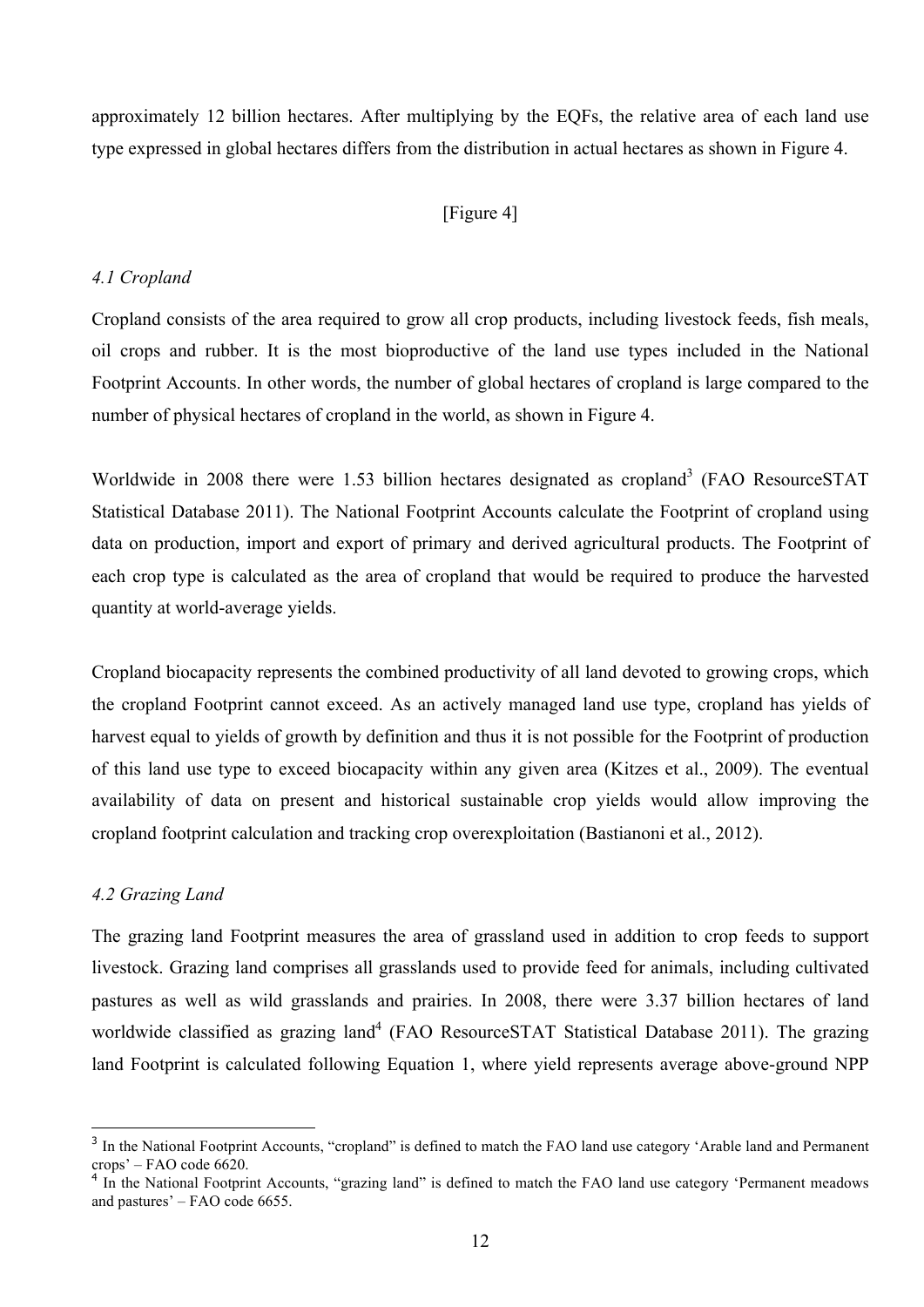for grassland. The total demand for pasture grass,  $P_{GR}$ , is the amount of biomass required by livestock after cropped feeds are accounted for, following the formula

| $P_{GR}$ = TFR – $F_{Mkt}$ – $F_{Crop}$ – $F_{Res}$ | (Equation 10) |
|-----------------------------------------------------|---------------|
|-----------------------------------------------------|---------------|

where *TFR* is the calculated total feed requirement, and  $F_{Mkt}$ ,  $F_{Crop}$  and  $F_{Res}$  are the amounts of feed available from general marketed crops, crops grown specifically for fodder, and crop residues, respectively.

The grazing land calculation is the most complex in the National Footprint Accounts and significant improvements have taken place over the past seven years; including improvements to the total feed requirement, inclusion of fish and animal products used as livestock feed, and inclusion of livestock food aid (see Ewing et al., 2010a for further details).

However, as the yield of grazing land represents the amount of above-ground primary production available in a year, and there are no significant prior stocks to draw down, and given the fact that soil depletion is not tracked by the Ecological Footprint methodology (Kitzes et al., 2009), an eventual overshoot for this land use type still cannot be showed.

# *4.3 Fishing Grounds*

The fishing grounds Footprint is calculated based on the annual primary production required to sustain a harvested aquatic species. This primary production requirement, denoted *PPR*, is the mass ratio of harvested fish to annual primary production needed to sustain that species, based on its average trophic level. Equation 11 provides the formula used to calculate *PPR*. It is based on the work of Pauly and Christensen (1995).

$$
PPR = CC \cdot DR \cdot \left(\frac{1}{TE}\right)^{(TL-1)}
$$
 (Equation 11)

where *CC* is the carbon content of wet-weight fish biomass, *DR* is the discard rate for bycatch, *TE* is the transfer efficiency of biomass between trophic levels, and *TL* is the trophic level of the fish species in question.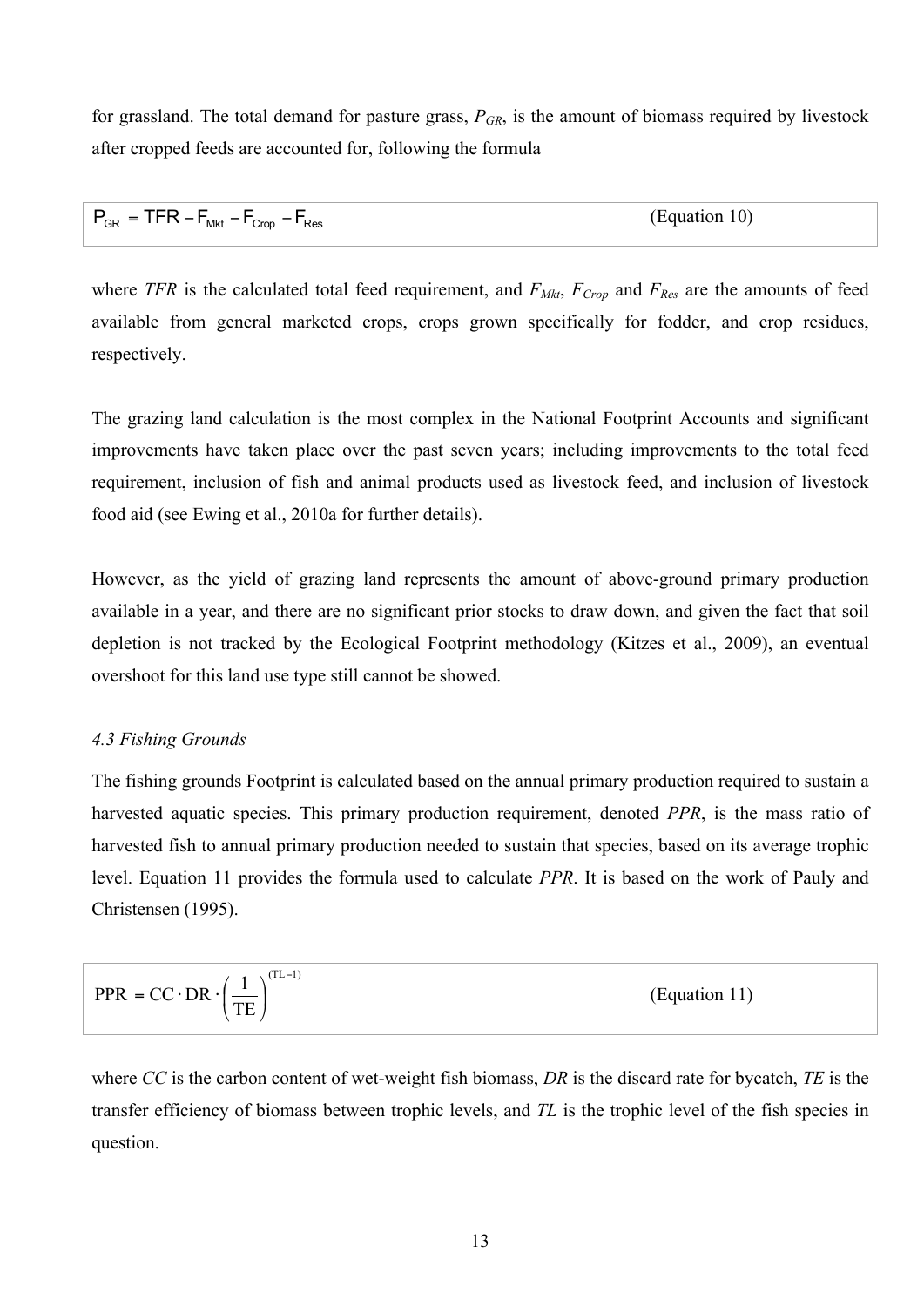In the National Footprint Accounts, *DR* is assigned the global average value of 1.27 for all fish species, meaning that for every ton of fish harvested, 0.27 tonnes of bycatch are also harvested (Pauly and Christensen 1995). This bycatch rate is applied as a constant coefficient in the PPR equation, reflecting the assumption that the trophic level of the bycatch is the same as that of the primary catch species. These approximations are employed for lack of higher resolution data on bycatch. *TE* is assumed to be 0.1 for all fish, meaning that 10% of biomass is transferred between successive trophic levels (Pauly and Christensen, 1995).

The estimate of annually available primary production used to calculate marine yields is based on estimates of the sustainable annual harvests of 19 different aquatic species groups (Gulland, 1971). These quantities are converted to primary production equivalents using Equation 11, and the sum of these is taken to be the total primary production requirement that global fisheries may sustainably harvest. Thus the total sustainably harvestable primary production requirement, *PPS*, is calculated as

$$
PP_{s} = \sum (Q_{s,i} \cdot PPR_{i})
$$
 (Equation 12)

where  $Q_{S,i}$  is the estimated sustainable catch for species group *i*, and  $PPR_i$  is the primary production requirement corresponding to the average trophic level of species group *i*. Thus the world-average marine yield  $Y_M$ , in terms of PPR, is given by

$$
Y_{\rm M} = \frac{PP_{\rm S}}{A_{\rm CS}}
$$
 (Equation 13)

where  $PP<sub>S</sub>$  is the global sustainable harvest from Equation 12, and  $A<sub>CS</sub>$  is the global total continental shelf area.

Significant improvements have taken place over the past seven years in the calculation of the fishing grounds section of the National Footprint Accounts; including revision of many fish extraction rates, inclusion of aquaculture production, and inclusion of crops used in aquafeeds (see Ewing et al., 2010a for further details on such improvements).

## *4.4 Forest Land*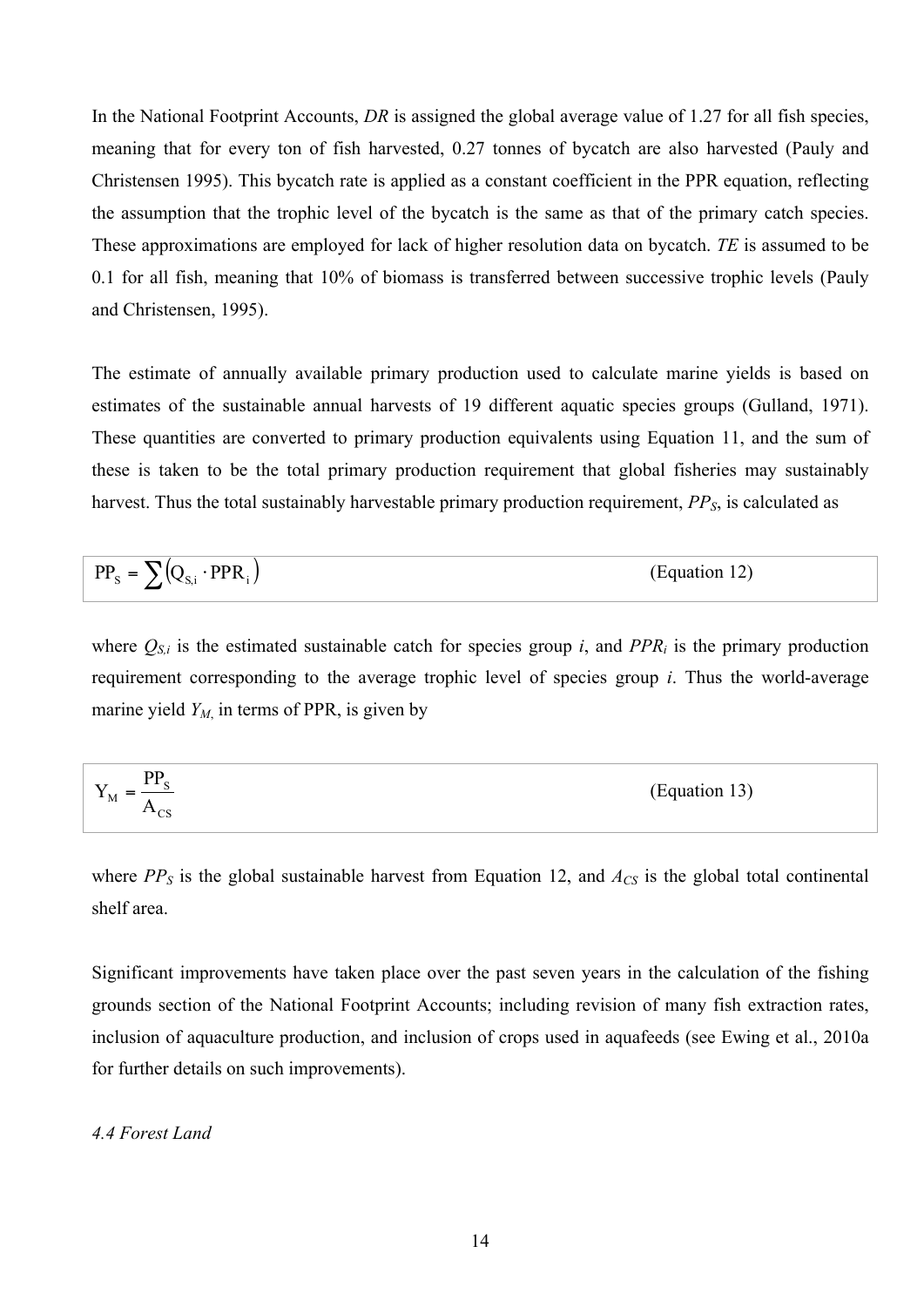The forest land Footprint measures the annual harvest of fuel wood and timber to supply forest products. Worldwide in 2008 there were 4.04 billion hectares of forest land area in the world (FAO ResourceSTAT Statistical Database 2011).<sup>5</sup>

The yield used in the forest land Footprint is the net annual increment (NAI) of merchantable timber per hectare. Timber productivity data from the UNEC and FAO Forest Resource Assessment and the FAO Global Fiber Supply are utilized to calculate the world average yield of 1.81  $m<sup>3</sup>$  of harvestable wood per hectare per year (UNECE and FAO 2000; FAO 1998).

The National Footprint Accounts calculate the Footprint of forest land according to the production quantities of 13 primary timber products and three wood fuel products. Trade flows include 30 timber products and 3 wood fuel products.

## *4.5 Carbon Footprint*

 $\overline{a}$ 

The uptake land to accommodate the carbon Footprint is the only land use type included in the Ecological Footprint that is exclusively dedicated to tracking a waste product: carbon dioxide.<sup>6</sup> In addition, it is the only land use type for which biocapacity is not explicitly defined.

 $CO<sub>2</sub>$  is released into the atmosphere from a variety of sources, including human activities such as burning fossil fuels and certain land use practices; as well as natural events such as forest fires, volcanoes, and respiration by animals and microbes.

Many different ecosystem types have the capacity for long-term storage of  $CO<sub>2</sub>$ , including the land use types considered in the National Footprint Accounts such as cropland or grassland. However, since most terrestrial carbon uptake in the biosphere occurs in forests, and to avoid overestimations, carbon uptake land is assumed to be forest land by the Ecological Footprint methodology. For this reason, it is

<sup>&</sup>lt;sup>5</sup> In the National Footprint Accounts, "forest" is defined to match the FAO land use category 'Forest Area' – FAO code 6661. Due to data limitation, current accounts do not distinguish between forests for forest products, for long-term carbon uptake, or for biodiversity reserves.

<sup>&</sup>lt;sup>6</sup> Today, the term "carbon footprint" is widely used as shorthand for the amount of anthropogenic greenhouse gas emissions; in the Ecological Footprint methodology however, it translates the amount of anthropogenic carbon dioxide into the amount of productive land and sea area required to sequester carbon dioxide emissions. (See Galli et al. (2012) for additional information.)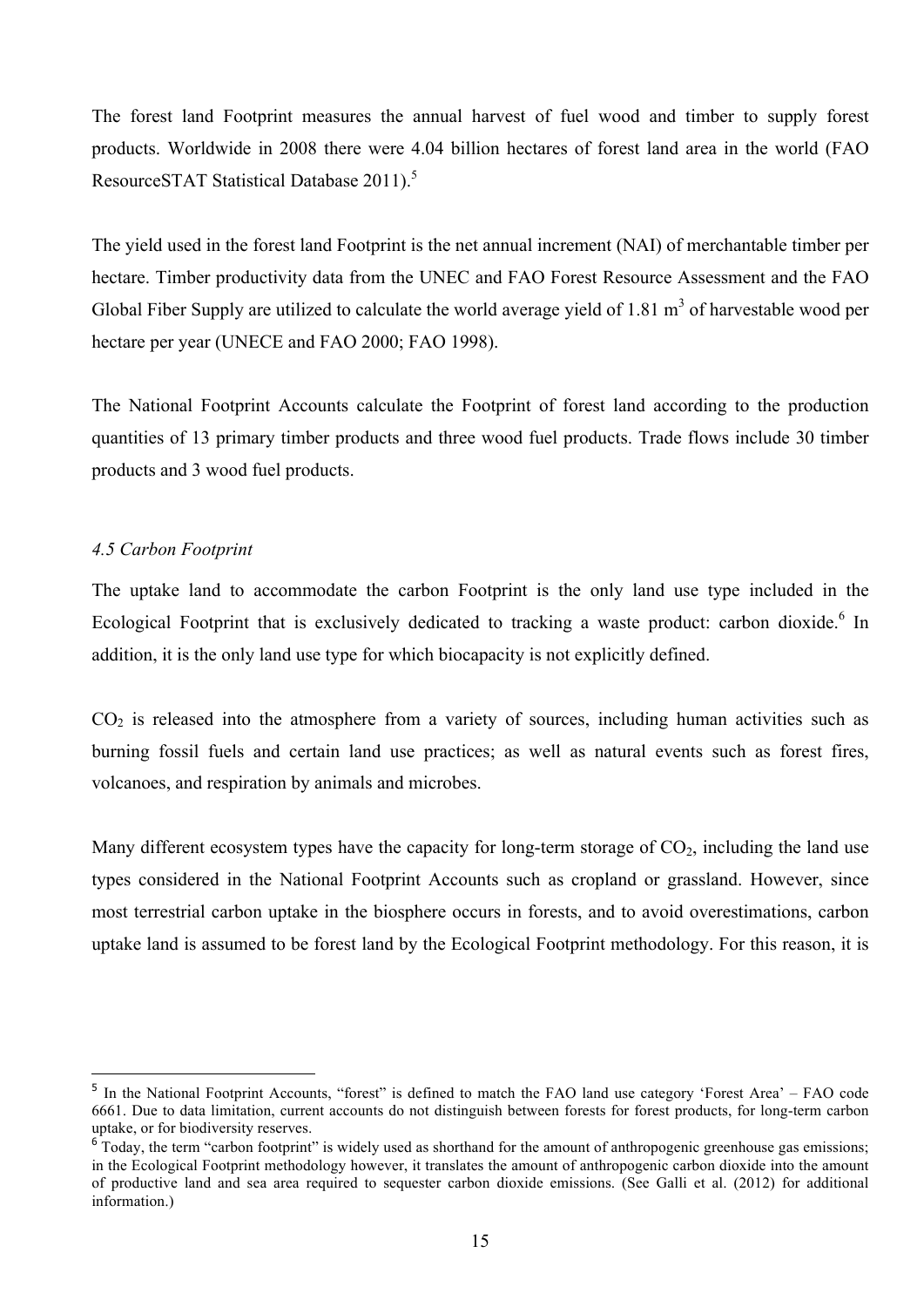considered to be a subcategory of forest land. Therefore, in the 2011 Edition, forest for timber and fuelwood is not separated from forest for carbon uptake.<sup>7</sup>

Analogous to Equation 1, the formula for the carbon Ecological Footprint (*EF*c*)* is

$$
EF_{C} = \frac{P_{C} \cdot (1 - S_{Ocean})}{Y_{C}} * EQF
$$
 (Equation 14)

where  $P_C$  is the annual anthropogenic emissions (production) of carbon dioxide,  $S_{Ocean}$  is the fraction of anthropogenic emissions sequestered by oceans in a given year (see section 5.3 for further details) and *Y<sub>C</sub>* is the annual rate of carbon uptake per hectare of world average forest land.

# *4.6 Built-Up Land*

 $\overline{a}$ 

The built-up land Footprint is calculated based on the area of land covered by human infrastructure: transportation, housing, industrial structures and reservoirs for hydroelectric power generation. In 2008, the built-up land area of the world was approximately 170 million hectares. The 2011 Edition of the National Footprint Accounts assumes that built-up land occupies what would previously have been cropland. This assumption is based on the observation that human settlements are generally situated in fertile areas with the potential for supporting high yielding cropland (Imhoff et al., 1997; Wackernagel et al., 2002).

For lack of a comprehensive global dataset on hydroelectric reservoirs, the National Footprint Accounts assume these to cover world-average bioproductive areas in proportion to their rated generating capacity. Built-up land always has a biocapacity equal to its Footprint since both quantities capture the amount of bioproductivity lost to encroachment by physical infrastructure. In addition, the Footprint of production and the Footprint of consumption of built-up land are always equal in the National Footprint Accounts as built-up land embodied in traded goods is not currently included in the calculation due to lack of data. This omission is likely to cause overestimates of the built-up Footprint of net exporting countries and underestimates of the built-up Footprint of net importing countries.

<sup>&</sup>lt;sup>7</sup> Global Footprint Network has not yet identified reliable global data sets on how much of the forest areas are dedicated to long-term carbon uptake. Hence, the National Footprint Accounts do not distinguish which portion of forest land is dedicated to forest products and how much is permanently set aside to provide carbon uptake services. Also note that other area types might be able to provide carbon uptake services.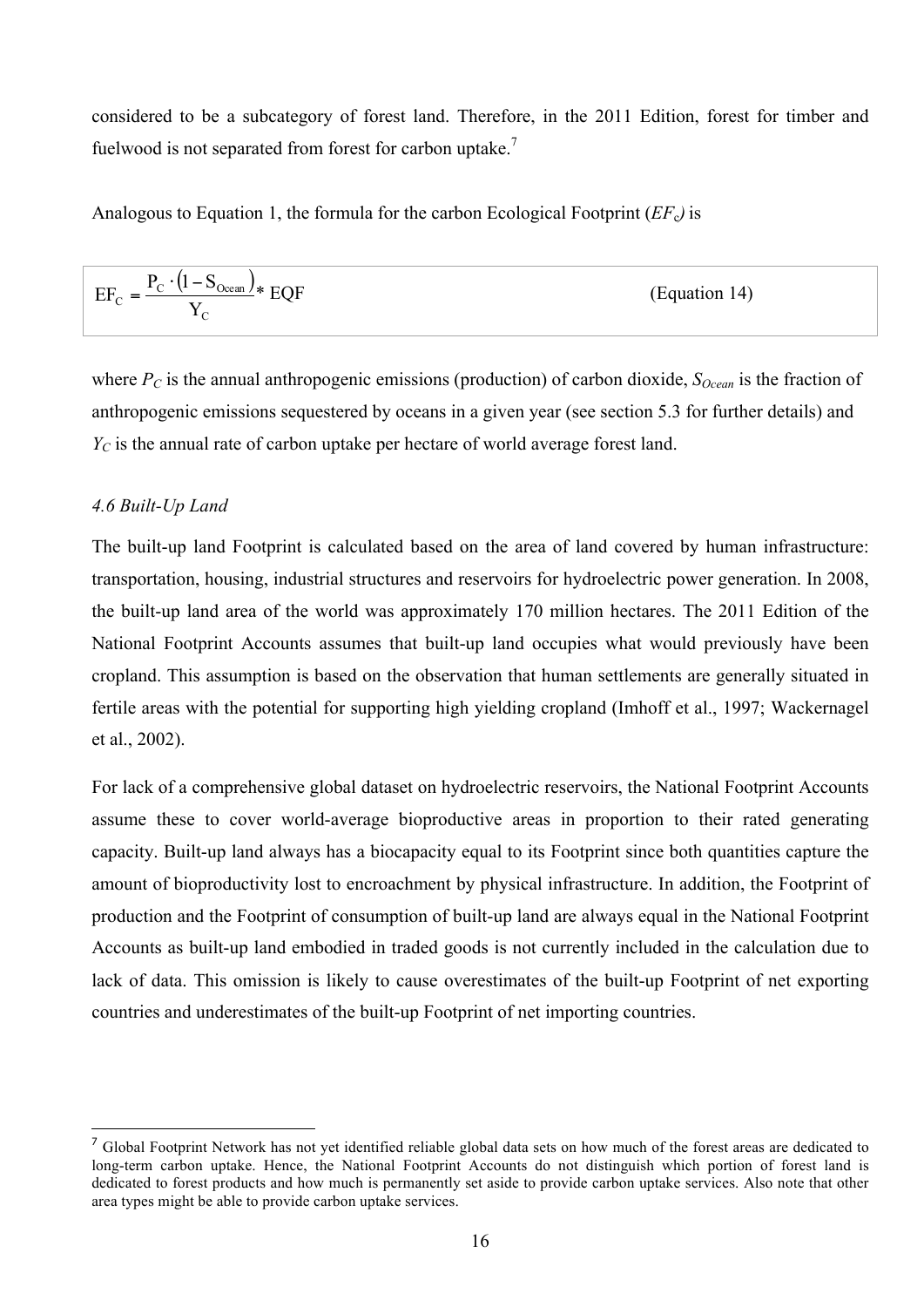#### **5. Methodological changes between the 2010 and 2011 edition of the National Footprint Accounts**

A formal process is in place to assure continuous improvement of the National Footprint Accounts (NFA) methodology. Coordinated by Global Footprint Network, this process is supported by its partners and by the National Footprint Accounts Review Committee, as well as other stakeholders.

There have been three primary motivations for revisions to the calculation method of the National Footprint Accounts:

- to adapt to changes in the organization of the source data;
- to respond to issues raised in outside reviews; and
- to increase the detail and accuracy of the NFA calculations.

This section describes each of the calculation method changes implemented since the 2010 Edition of the National Footprint Accounts.

## *5.1 Data Cleaning*

In the NFA 2011, a source data cleaning algorithm was implemented different to the algorithm used in NFA 2010. The new algorithm is used to reduce (1) spikes and troughs and (2) inconsistent reporting in the time series of source data sets. The new algorithm removes data points that are a fixed distance from the median value of the reference time series data. The fixed distance is a user-defined multiple of the median value of the time series in question. To replace the removed outliers and/or to fill in data gaps for non-endpoints, the algorithm interpolates the average value of the two neighbouring points. To replace endpoints (outliers or missing data), the algorithm extrapolates values based on the Akaike Information Criterion (Akaike, 1978). The data cleaning algorithm was implemented on trade datasets used in the NFA 2011 including the COMTRADE dataset, the FishSTAT Commodity dataset, and the TRADESTAT dataset from FAOSTAT. Further details on the data cleaning algorithm used in the NFA 2011 Edition are available upon request from Global Footprint Network.

# *5.2 Constant global hectares: a revised method to calculate Ecological Footprint and biocapacity time series*

Ecological Footprint and biocapacity calculations are usually presented in units of global hectares (see section 4). Historically, Ecological Footprint analyses have utilized a Yield Factor (YF) for each land use type to capture the difference between local and global productivity. The various land use types are then converted into global hectares using equivalence factors (EQFs) for each land use type. In every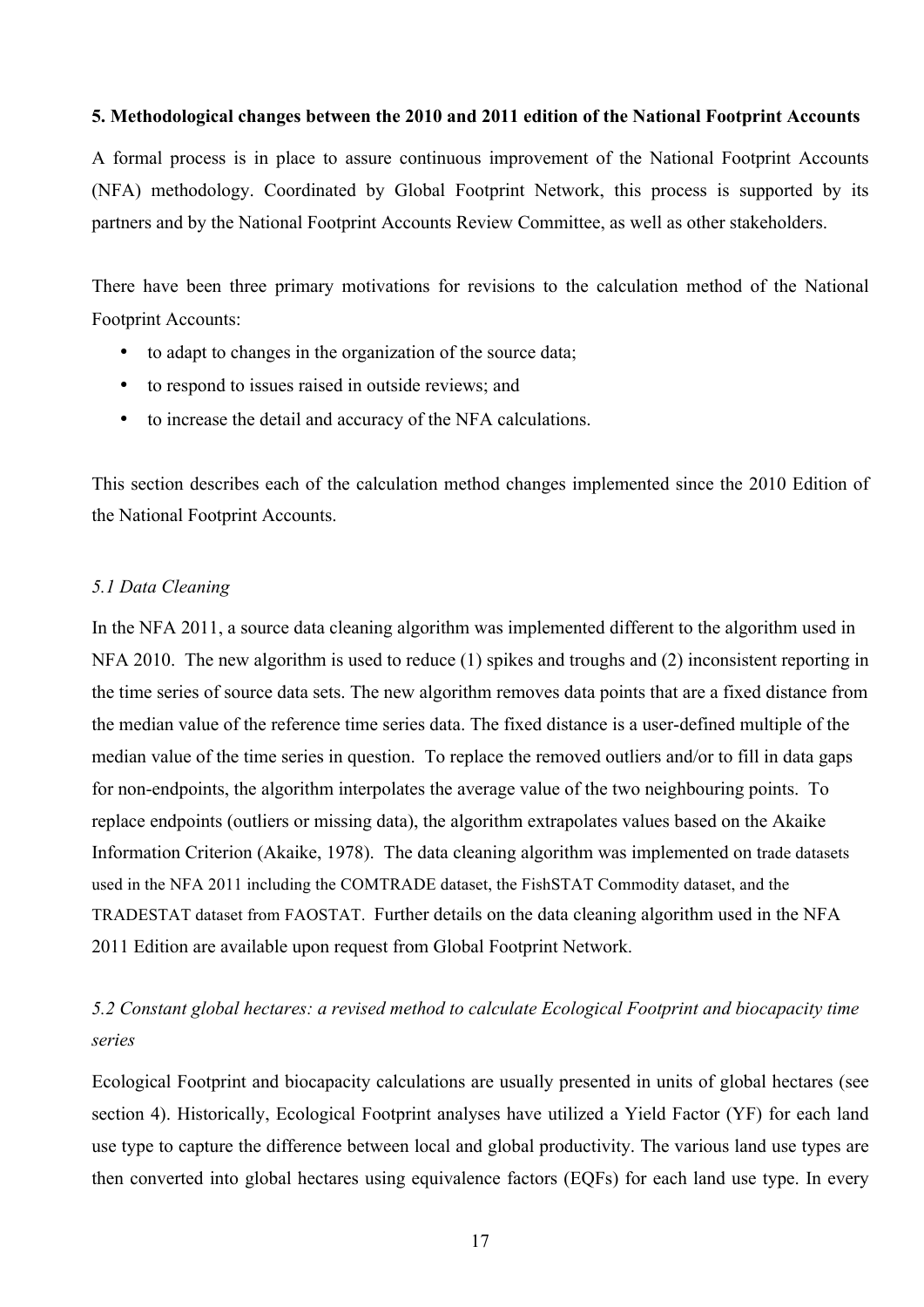year, the total biocapacity of the planet, expressed in global hectares, equals the total number of biologically productive physical hectares on Earth (Kitzes et al., 2007b). Therefore, the number of global hectares of biocapacity available on the planet in any given year only reflects the total physical bioproductive area of the planet and is entirely insensitive to changes in yields (Wackernagel et al., 2004). This can cause difficulties of interpretation when comparing changes in biocapacity and Ecological Footprint over time as it is hard to represent actual variations in demand and supply of regenerative capacity (Haberl et al., 2001).

In the 2011 Edition of the National Footprint Accounts, we have implemented a method for reporting Ecological Footprint and biocapacity time trends in 'constant global hectares' (hectares normalized to have world-average bioproductivity in a single reference year). This is realized via the introduction of a set of world-average Intertemporal Yield Factors (IYFs). A constant global hectare concept allows trends in both total bioproductive area and trends in yield and productivity to be shown explicitly. IYFs are calculated for each year and land use type in order to track changes in the world-average bioproductivity over time of each land type.

For any given land type producing products *i*, in a given year *j*, with a selected base year *b*, a world average Intertemporal Yield Factor  $(IYF_W)$  is thus calculated as:

$$
IYF_{w,j} = \frac{\sum_{i} \frac{P_{w,i,j}}{Y_{w,i,b}}}{\sum_{i} \frac{P_{w,i,j}}{Y_{w,i,j}}}
$$
(Equation 15)

where *P* is the amount of a product harvested (or  $CO_2$  emitted) and  $Y_W$  is the world-average productspecific yield. For the 2011 Edition of the NFAs, the selected base year is 2008 (the most recent year over the analyzed period).

IYFs complement the function of the Yield Factors (YF) currently employed in the National Footprint Accounts. While YFs compare the yield of a given land use type in a given nation with the worldaverage yield for that same land use type, IYFs account for changes in the world-average yield of that same land use type over time.

Ecological Footprint time series are therefore calculated as follows: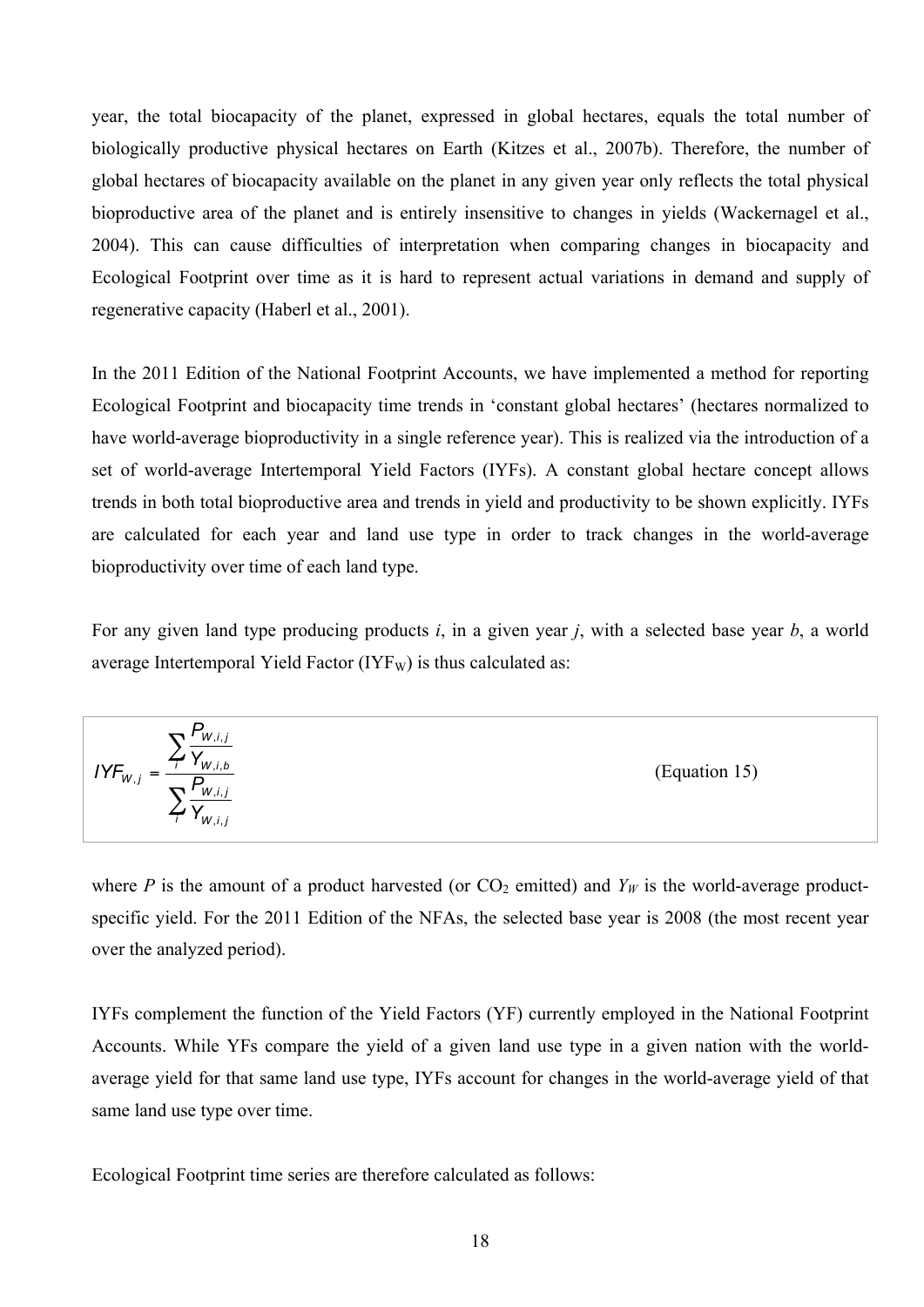$$
EF = \sum_{i} \frac{P_{N,i,j}}{Y_{N,i,j}} \cdot YF_{N,i,j} \cdot IYF_{W,i,j} \cdot EQF_{i,j} = \sum_{i} \frac{P_{N,i,j}}{Y_{W,i,j}} \cdot IYF_{W,i,j} \cdot EQF_{i,j}
$$
 (Equation 16)

Similarly, biocapacity time series are calculated in terms of constant gha as follows:

$$
BC = \sum_{i} A_{N,i,j} \cdot YF_{N,i,j} \cdot IYF_{W,i,j} \cdot EQF_{i,j}
$$
 (Equation 17)

Where, for any product *i*, in a given year *j*,  $A_N$  represents the bioproductive area available at the country level, and  $YF_N$ ,  $IYF_W$  and EQF, are the country-specific yield factor, the world average Intertemporal Yield Factor, and the equivalence factor for the land use type producing that product, respectively.

Calculating IYFs for each land use type requires production quantity and yield data over time. While production quantity data is available for all products tracked by the NFAs over the period 1961-2008, time series yield data are available for crop-based products only. This renders the calculation of IYFs currently possible for the 'cropland' land use type only; in the absence of available data, IYF time series values for all other land types have been set equal to 1.

#### *5.3 Ocean Uptake Changes*

A fraction of human-induced carbon emissions is annually taken up by the oceans from the atmosphere. To track this fraction, recent editions of the National Footprint Accounts have used an averaged ocean uptake value of 1.8 Pg C  $yr^{-1}$  based on two data points drawn from the third IPCC assessment report (IPCC, 2001). This quantity has been held constant over time leading to an estimated 82% of anthropogenic emissions taken up by the ocean in 1961, which is likely to be unrealistic. This caused an underestimation of the carbon Footprint component in the early decades tracked by the NFAs.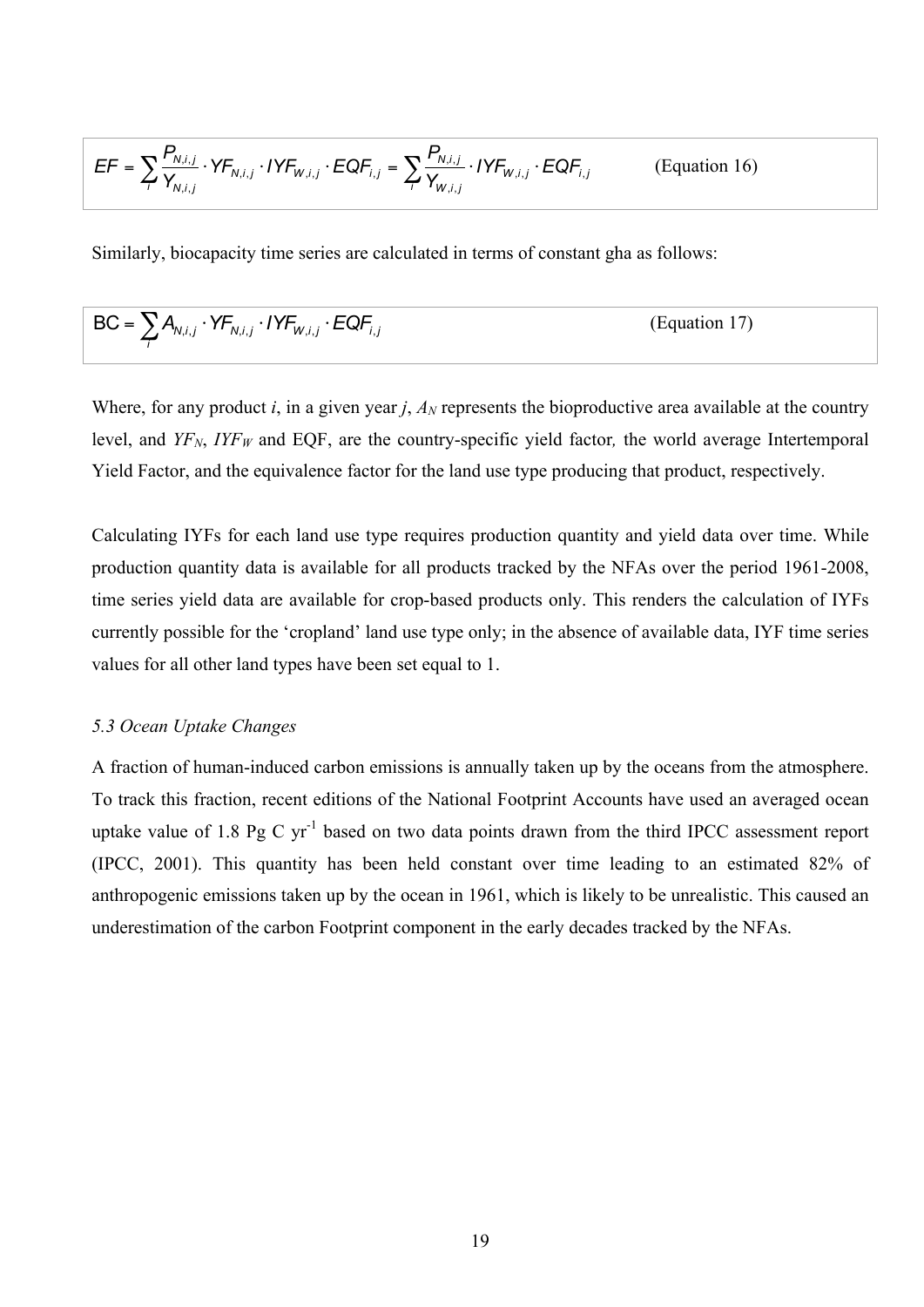To create an appropriate time series for the percent uptake of anthropogenic carbon emissions into the ocean, in the 2011 Edition of the National Footprint Accounts we have used ocean uptake data (in Pg C yr<sup>-1</sup>) from Khatiwala et al (2009) and divided this data by the corresponding (total anthropogenic) carbon emissions data (in Pg C yr<sup>-1</sup>) from the Carbon Dioxide Information Analysis Center (Marland et al., 2007). The outcome of the revised calculation shows a relatively constant percentage uptake for oceans, varying between 28% and 35% over the period 1961-2008.

Implementing this change has caused a major shift in the total humanity's Footprint value from 1961 to the late 1990s; this has significantly contributed to a shift in the global overshoot state - the first occurrence of overshoot is calculated as occurring in the early 1970s (in the NFA 2011 Edition), changed from the mid 1970s (in the NFA 2010 Edition).

#### **6. Results**

According to the 2011 Edition of the National Footprint Accounts, in 1961 humanity's Ecological Footprint was approximately half of what the biosphere could supply annually -humanity was living off the planet's annual ecological interest, not drawing down its principal (Figure 5). Since then, humanity's overall Footprint has more than doubled, first exceeding the planet's biocapacity in the early 1970s. This situation, known as overshoot, has continued to increase, reaching 52% in 2008.

In 2008, humanity's Ecological Footprint consisted of 22% cropland, 8% grazing land, 10% forest land, 4% fishing ground, 54% carbon uptake land, and 2% built-up land. As these annual "biocapacity deficits" accrue into an ever larger ecological debt, ecological reserves are depleting, and wastes such as  $CO<sub>2</sub>$  are accumulating in the biosphere and atmosphere.

# [Figure 5]

Per capita Ecological Footprint and biocapacity results for all countries for the past two years are reported in Table 2 and 3. These tables contain an ordinal ranking of countries by Footprint and biocapacity respectively, as well as a comparison with values from the previous edition of the National Footprint Accounts (NFA 2010).

## [Table 2]

## [Table 3]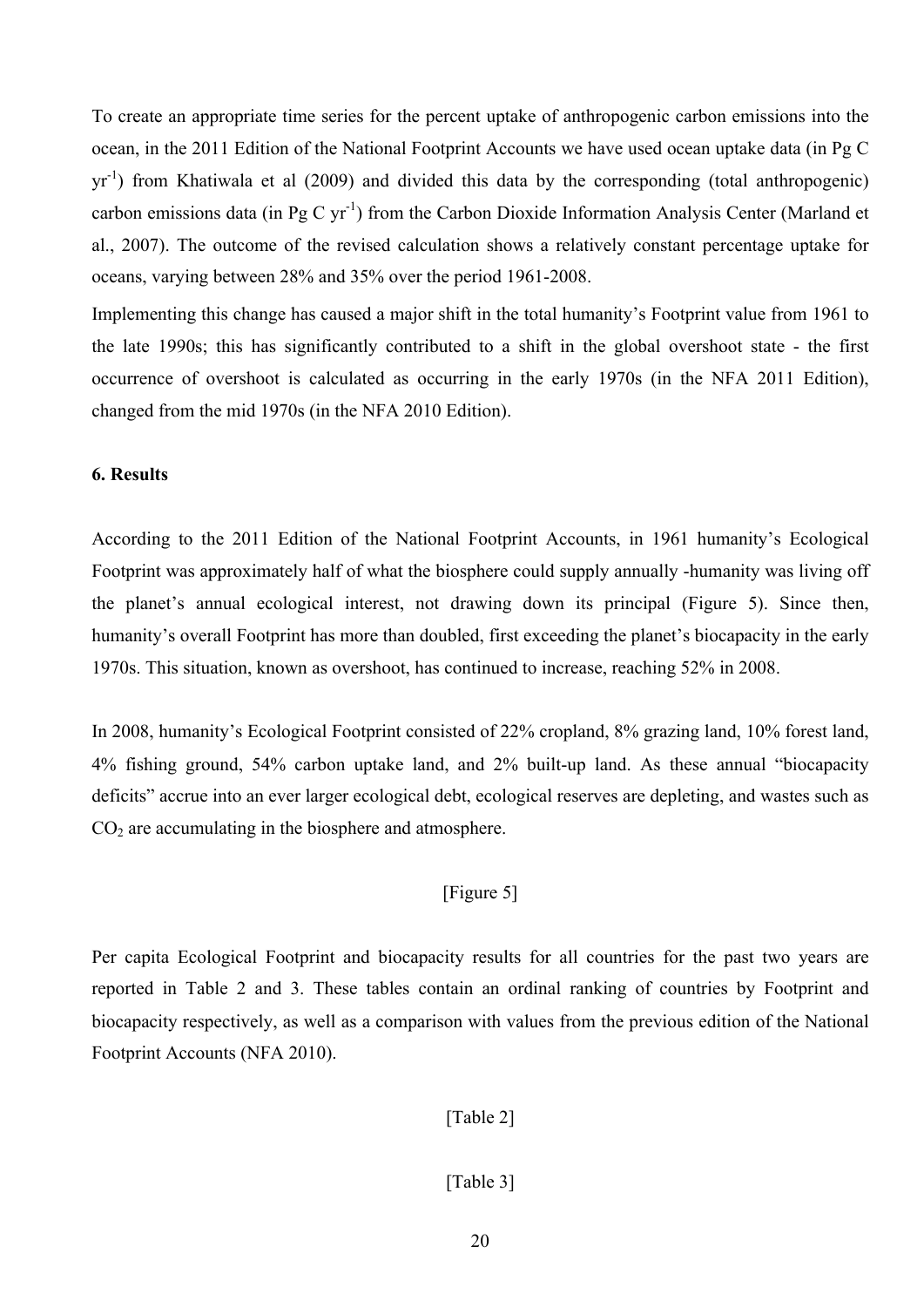Methodological differences between editions can be demonstrated be looking at the change in absolute Ecological Footprint and biocapacity, and by looking at changes in country rankings for these two indicators. For the year 2007 - the most recent year covered by both NFA 2011 and NFA 2010 Editions - there were seven countries whose rank in Ecological Footprint per capita changed more than 15 places (standard deviation - s.d.  $= 12.1$ ); for biocapacity per capita, there were only two countries whose rank changed by more than 15 places (s.d.  $= 5.2$ ). Nine countries showed absolute changes in the Ecological Footprint greater than 1.0 gha per capita (s.d.  $= 0.6$  gha per capita); no countries showed absolute changes in biocapacity greater than 1.0 gha per capita (s.d.  $= 0.2$  gha per capita) (Figure 6).

# [Figure 6]

Regardless of the changes at the national level, trends for both editions show an overall decrease in world biocapacity and an overall increase in Ecological Footprint during the past 47 years. Figure 7 shows the trend for humanity's average per capita Ecological Footprint and biocapacity for both the 2010 and 2011 Editions of the National Footprint Accounts. The largest difference between the two editions is the increasing difference in biocapacity going back in time, obtained as a result of the shift to a constant global hectare approach (see section 5.2). Due to the increase in agricultural productivity over the last 50 years, one hectare of cropland in 1961 provided fewer resources for human consumption than one hectare of cropland in 2008, and thus corresponds to fewer constant global hectares of biocapacity.

# [Figure 7]

A similar reduction in the Ecological Footprint takes place when moving to a constant global hectare calculation. However, this change has been largely offset by the change in the ocean uptake calculation (see section 5.3), where the NFA 2011 Edition uses a much lower value of ocean sequestration than prior versions, and thus an increased carbon Ecological Footprint. Taken together, these two methodological changes result in a large shift in the relative composition of the 1961 Ecological Footprint between NFA 2010 and NFA 2011 (48% cropland/12% carbon and 24% cropland /36% carbon respectively).

Nevertheless, global trends in the Ecological Footprint and biocapacity show a consistent message across the last four methodological updates of the National Footprint Accounts: population growth that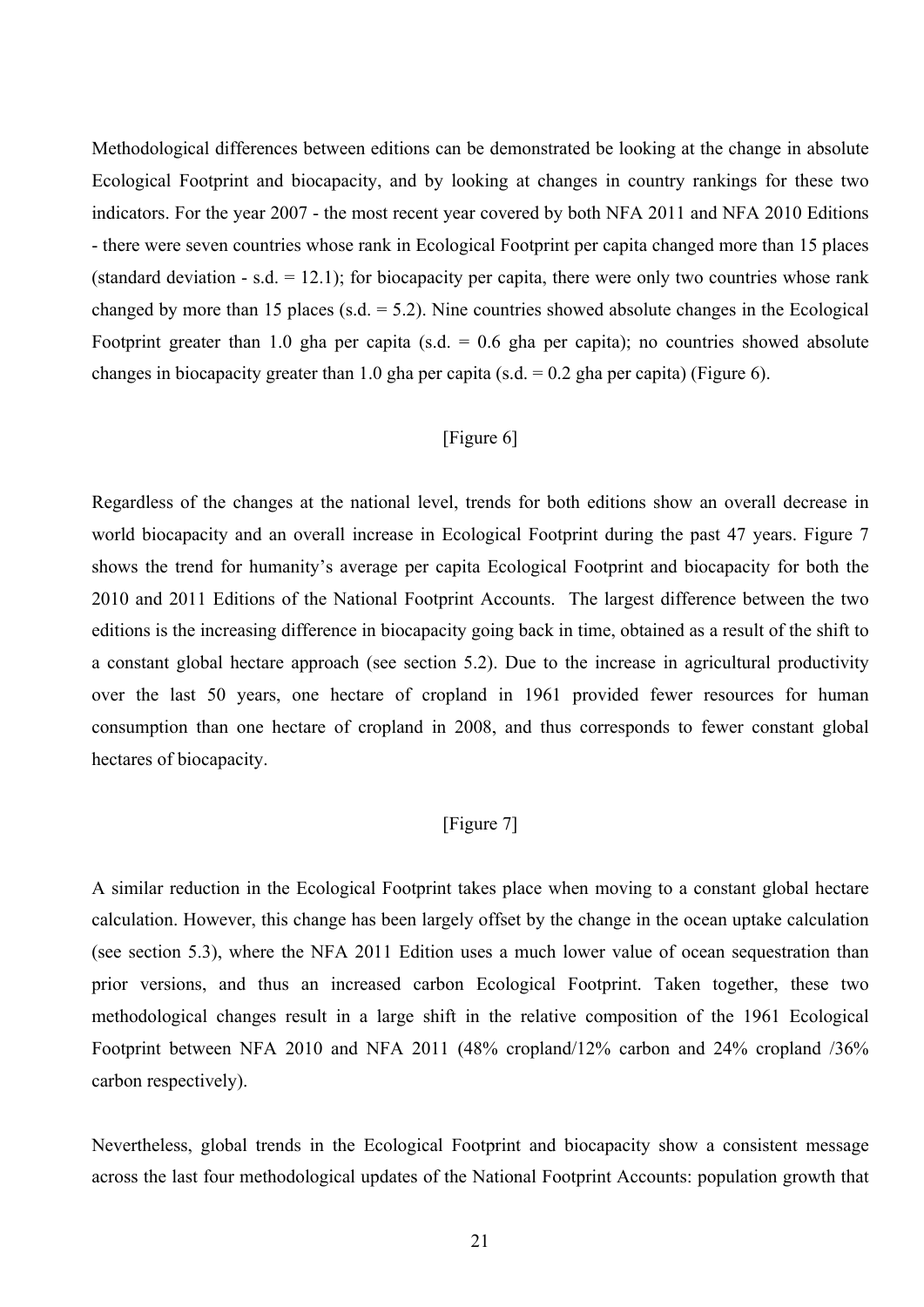outstrips increases in bioproductivity; and, following a relatively rapid increase in the 1960s, little change in the average Ecological Footprint per person over the last 40 years.

#### **7. National Footprint Accounts' limitations**

The National Footprint Accounts aim at measuring whether or not humans are able to live within the Biosphere's ecological budget. To answer this research question, a systemic approach is used to assess, in a combined way, the impact of pressures that are usually evaluated independently. Therefore, NFAs have been developed as a resource accounting framework, where the various pressures are first analyzed independently and results are then aggregated into a single number (see section 3 and Figure 1). Aggregation, however, has the drawback of implying a greater degree of additivity and substitutability between the included land use types than is probably realistic (DG Environment, 2008; Giljum et al., 2009; Kitzes et al., 2009; Wiedmann and Barrett, 2010).

The quality, reliability and validity of the National Footprint Accounts are dependent upon the level of accuracy and availability of a wide range of datasets, many of which have incomplete coverage, and most of which do not specify confidence limits. Considerable care is taken to minimize any data inaccuracies or calculation errors that might distort the National Footprint Accounts, including inviting national governments to collaboratively review the assessment of their country for accuracy (e.g., Abdullatif and Alam, 2011; Hild et al., 2010; von Stokar et al., 2006). In addition, the Ecological Footprint methodology is continually being refined and efforts are made to improve the transparency of the National Footprint Accounts and the related written documentation (Gracey et al., 2012; Kitzes et al., 2009), allowing for more effective internal and external review.

Finally, the National Footprint Accounts are specifically constructed to yield conservative estimates of global overshoot. On the supply side, biocapacity is overestimated as both the land degradation and the long-term sustainability of resource extraction is not taken into account. On the supply side, Ecological Footprint is underestimated as it does not track freshwater consumption, soil erosion, GHGs emissions other than  $CO<sub>2</sub>$  as well as impacts for which no regenerative capacity exists (e.g. pollution in terms of waste generation, toxicity, eutrophication, etc). A detailed list of strengths and weaknesses of the Ecological Footprint methodology and limitations of the National Footprint Accounts, can be found in Galli et al (2011) and Ewing et al (2010b), respectively.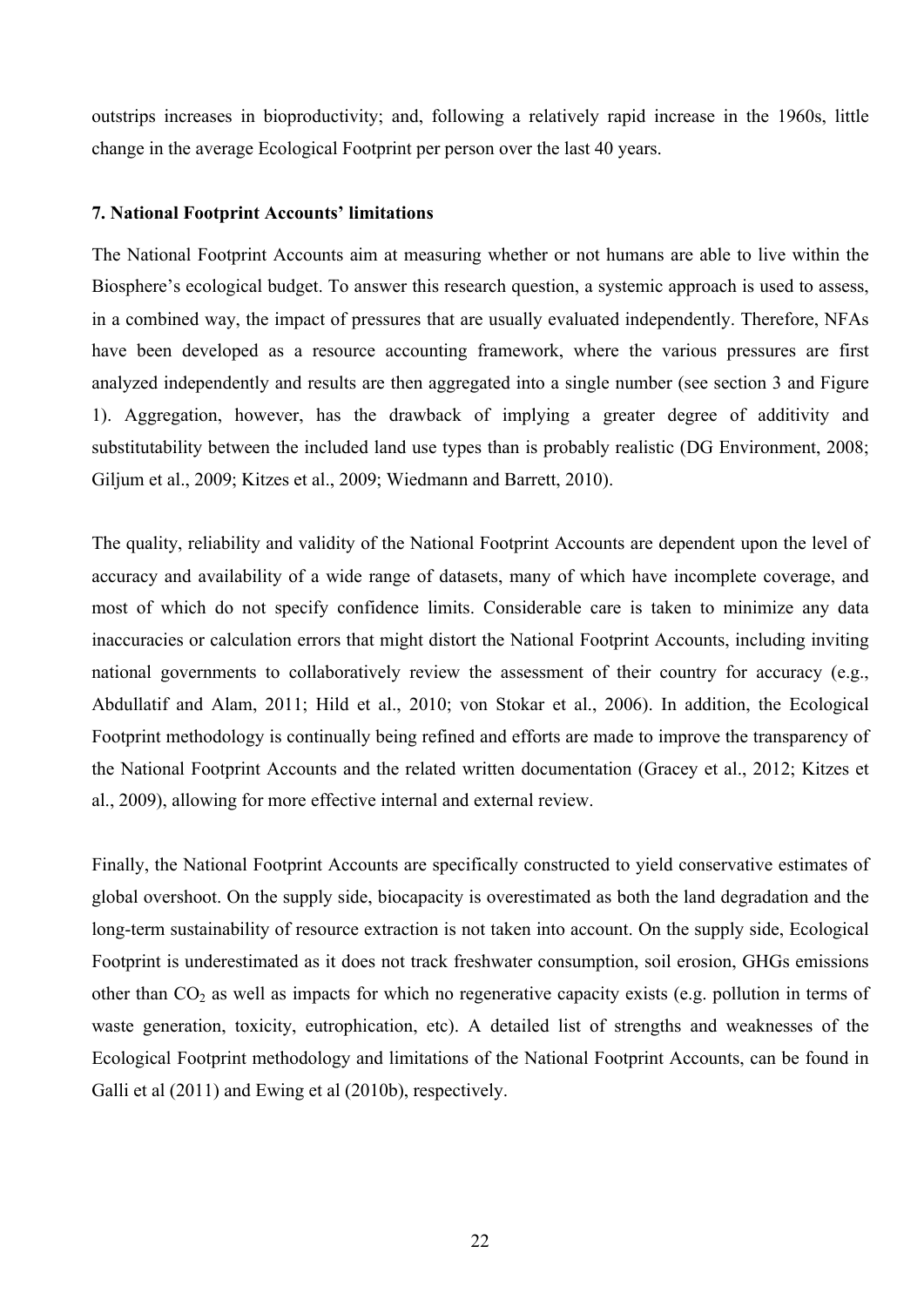## **Conclusions**

In an increasingly resource constrained world, accurate and effective resource accounting systems are needed if nations, cities and companies want to stay competitive. National Footprint Accounts is one such accounting system, designed to track human demand on the regenerative and absorptive capacity of the biosphere.

Global Footprint Network releases National Footprint Accounts annually. Every new edition can rely on the use of more comprehensive data sets and independent data sources, more consistent and reliable data, a revised and updated methodology and a more robust calculation process.

Edition after edition, these improvements lead to more reliable (and yet not conflicting) Ecological Footprint and biocapacity values and trends for nations and the world.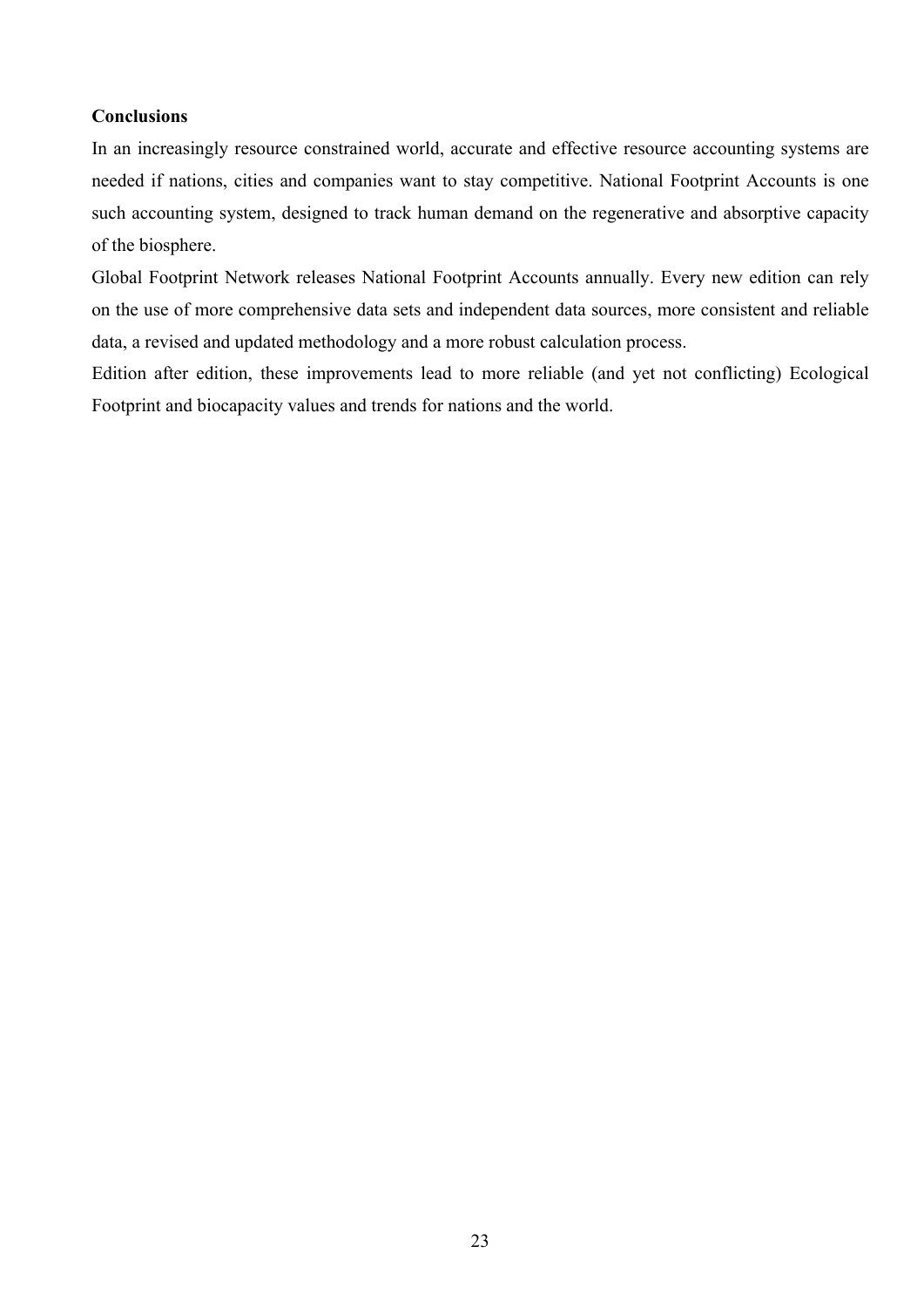# **Acknowledgments**

We would like to thank Robert Williams for his help in the National Footprint Accounts Program as well as Nicolò Passeri for comments and feedback on a preliminary version of the paper.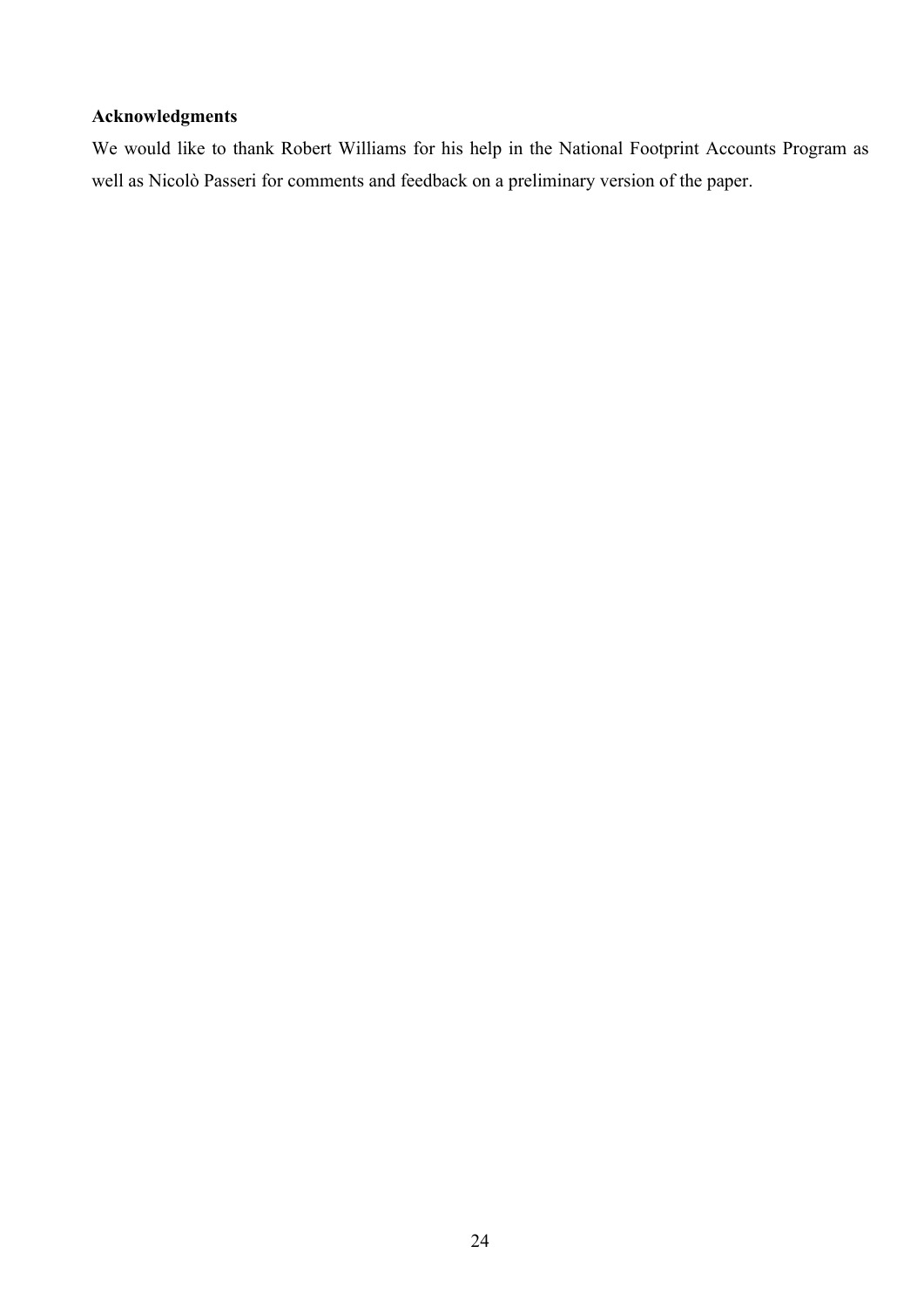## **References**

- Abdullatif, L., Alam, T., 2011. *The UAE Ecological Footprint Initiative*. http://awsassets.panda.org/downloads/en\_final\_report\_ecological\_footprint.pdf
- Akaike, H., 1978. A Bayesian Analysis of the Minimum AIC Procedure*. Ann.Inst. Statist. Math*. 30, Part A, 9-14.
- Barnosky AD, Hadly EA, Bascompte J, Berlow EL, Brown JH, Fortelius M, Getz WM, Harte J, Hastings A, Marquet PA, Martinez ND, Mooers A, Roopnarine P, Vermeij G, Williams JW, Gillespie R, Kitzes J, Marshall C, Matzke N, Mindell DP, Revilla E, Smith AB. 2012. Approaching a state shift in Earth's biosphere. *Nature* 486, 52-58.
- Bastianoni, S., Niccolucci, V., Pulselli, R.M., Marchettini, N., 2012. Indicator and *indicandum*: "Sustainable way" vs "prevailing conditions" in the Ecological Footprint. *Ecological Indicators*, 16, 47–50.
- Costanza, R., d'Arge, R., de Groot, R., Farber, S., Grasso, M., Hannon, B., Limburg, K., Naeem, S., O'Neill, R.V., Paruelo, J., Raskin, R.G., Sutton, P., van den Belt, M. 1997. The value of the world's ecosystem services and natural capital. *Nature*, 387, 253-260.
- Costanza, R., Daly, H.E., 1992. Natural capital and sustainable development. *Conservation Biology* 6, 37–46.
- Daly, H.E., Farley, J., 2004. Ecological Economics: Principles and Application. Island Press, Washington, USA.
- Daly, H.E., 1990. Towards Some Operational Principles of Sustainable Development. Ecological Economics 2, 1–6.
- DeFries, R.S., Foley, J.A., Asner, G.P., 2004. Land-use choices: balancing human needs and ecosystem function. *Front Ecol Environ* 2(5), 249–257.
- DG Environment, 2008. *Potential of the Ecological Footprint for monitoring environmental impact from natural resource use*. http://ec.europa.eu/environment/natres/studies.htm.
- Ewing, B., Reed, A., Galli, A., Kitzes, J., Wackernagel, M., 2010a. *Calculation Methodology for the national Footprint Accounts, 2010 Edition*. Oakland: Global Footprint Network http://www.footprintnetwork.org/images/uploads/National\_Footprint\_Accounts\_Method\_Paper \_2010.pdf
- Ewing, B., Moore, D., Goldfinger, S., Oursler, A., Reed, A., Wackernagel, M., 2010b. *The Ecological Footprint Atlas 2010*. Oakland: Global Footprint Network. www.footprintnetwork.org/atlas.
- Food and Agriculture Organization of the United Nations (FAO) Statistical Databases. http://faostat.fao.org/site/291/default.aspx (accessed February 2011).
- FAO, 2000. *Technical Conversion Factors for Agricultural Commodities*. http://www.fao.org/es/ess/tcf.asp. (accessed February 2011).
- FAO, 2006. *World maps of climatological net primary production of biomass, NPP*. http://www.fao.org/nr/climpag/globgrids/NPP\_en.asp (accessed March 2012)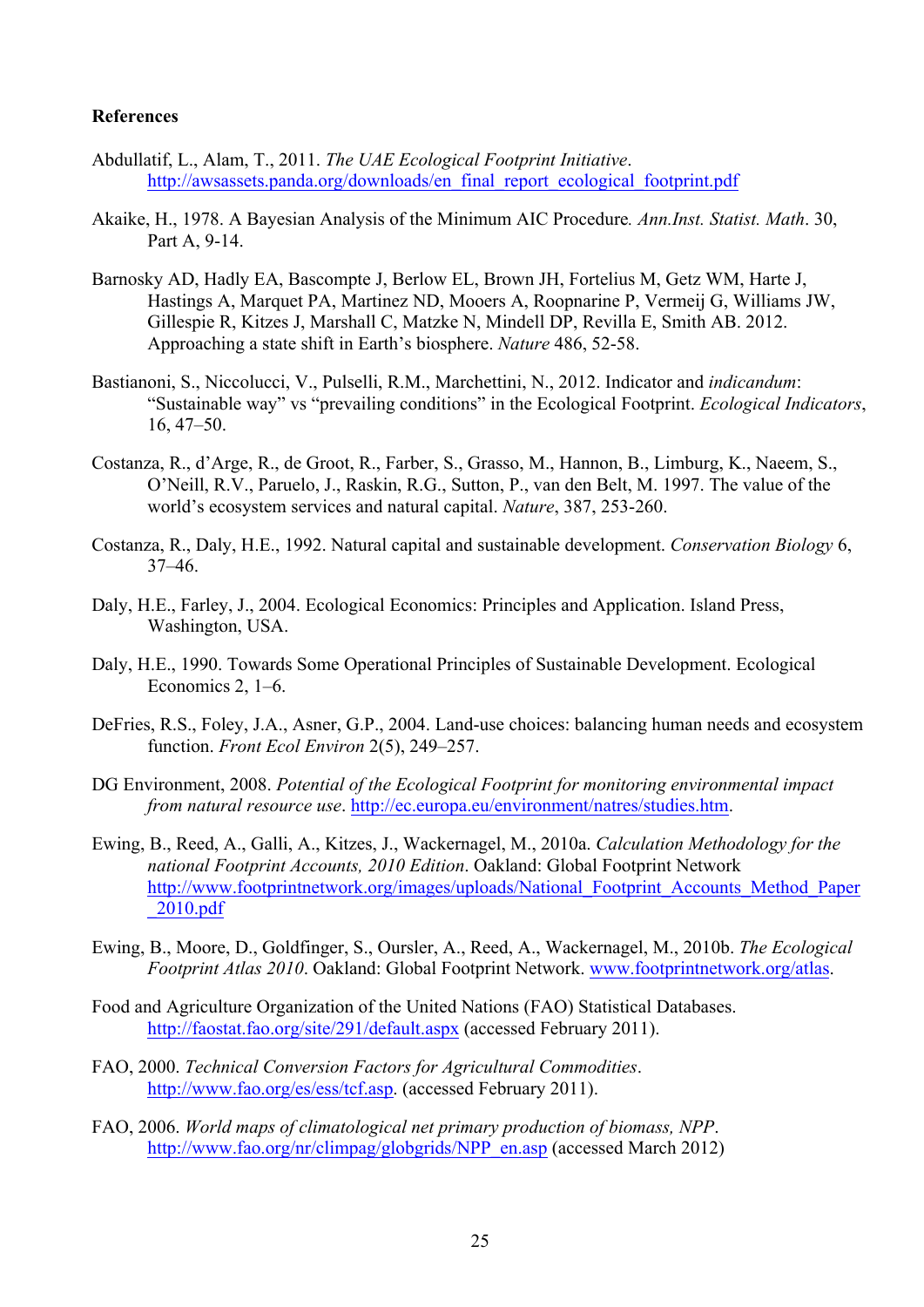- FAO and IIASA (International Institute for Applied Systems Analysis), 2000. Global Agro-Ecological Zones.. http://www.fao.org/ag/agl/agll/gaez/index.htm (accessed February 2011).
- FAO, 1998. *Global Fiber Supply Model.* ftp://ftp.fao.org/docrep/fao/006/X0105E/X0105E.pdf (accessed February 2011).
- Ferguson, A.R.B., 1999. The logical foundations of ecological footprints. *Environment, Development and Sustainability* 1, 149–156.
- Galli, A., 2007. *Assessing the role of the Ecological Footprint as Sustainability Indicator*. Ph.D. Thesis. Department of Chemical and Biosystems Sciences. University of Siena, Italy.
- Galli, A., Kitzes, J., Wermer, P., Wackernagel, M., Niccolucci, V., Tiezzi, E., 2007. An Exploration of the Mathematics behind the Ecological Footprint. *International Journal of Ecodynamics*. 2(4), 250-257.
- Galli, A., Wiedmann, T., Ercin, E., Knoblauch, D., Ewing, B., Giljum, S., 2012. Integrating Ecological, Carbon, and Water Footprint into a "Footprint Family" of indicators: definition and role in tracking Human Pressure on the Planet. *Ecological Indicators*, 16, 100-112.
- Galli, A., Wiedmann, T., Ercin, E., Knoblauch, D., Ewing, B., Giljum, S., 2011. *Integrating Ecological, Carbon and Water Footprint: Defining the "Footprint Family" and its Application in Tracking Human Pressure on the Planet*. OPEN:EU project deliverable. http://www.oneplaneteconomynetwork.org/resources/programmedocuments/WP8\_Integrating\_Ecological\_Carbon\_Water\_Footprint.pdf
- Giljum, S., Hinterberger, F., Lutter, S., Polzin, C., 2009. *How to Measure Europe's Resource Use. An Analysis for Friends of the Earth Europe.* Sustainable Europe Research Institute, Vienna.
- Global Footprint Network, 2011. *National Footprint Accounts, 2011 Edition*. Available at www.footprintnetwork.org.
- Gracey, K., Lazarus, E., Borucke, M., Moore, D., Cranston, G., Iha, K., Larson, J., Morales, J.C., Wackernagel, M., Galli, A., 2012. *Guidebook to the National Footprint Accounts: 2011 Edition*. Oakland: Global Footprint Network. www.footprintnetwork.org/methodology.
- Gulland, J.A., 1971. *The Fish Resources of the Ocean*. West Byfleet, Surrey, United Kingdom: Fishing **News**.
- Haberl, H., Erb, K., Krausmann, F., 2001. How to calculate and interpret ecological footprints for long periods of time: the case of Austria 1926-1995. *Ecological Economics*, 38, 25-45.
- Haberl, H., Erb, K.H., Krausmann, F., Gaube, V., Bondeau, A., Plutzar, C., Gingrich, S., Lucht, W., Fischer-Kowalski, M., 2007. Quantifying and mapping the human appropriation of net primary production in earth's terrestrial ecosystems. *Proc. Natl. Acad. Sci*. 104, 12942-12947.
- Hammond, G.P., Jones, C.I., 2008. Embodied energy and carbon in construction materials. *Proc. Instn Civil. Engrs: Energy,* 161(2), 87-98.
- Hild, P., Schmitt, B., Decoville, A., Mey, M., Welfring, J., 2010. *The Ecological Footprint of Luxembourg - Technical Report*. http://www.myfootprint.lu/files/RAP-20100614- EF Lux Phase  $2-v.4.0.$ pdf
- IEA Statistics and Balances. http://data.iea.org/ieastore/statslisting.asp (accessed February 2011).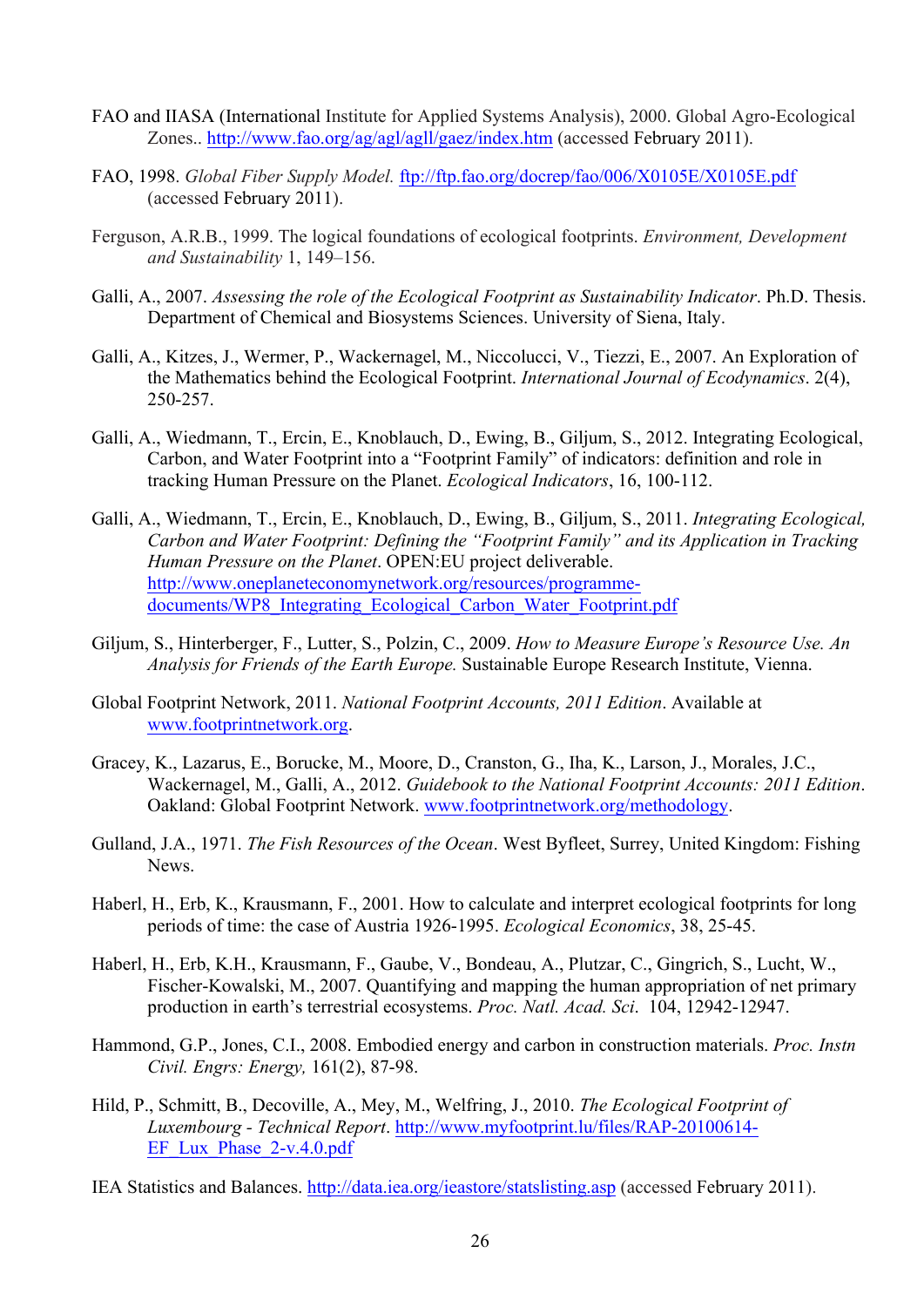- Imhoff, M.L., Lawrence, W.T., Elvidge, C., Paul, T., Levine, E., Privalsky, M., Brown, V., 1997. Using nighttime DMSP/OLS images of city lights to estimate the impact of urban land use on soil resources in the United Sates. *Remote Sens. Environ*. 59, 105–117.
- Interfacultaire Vakgroep Energie en Milieukunde Energy Analysis Program, Research Report no. 98, Groningen, 1999.
- IPCC (Intergovernmental Panel on Climate Change), 2001. *Climate Change 2001: The Scientific Basis.* Cambridge, UK: Cambridge University Press, 2001.
- IPCC (Intergovernmental Panel on Climate Change), 2006. *2006 IPCC Guidelines for National Greenhouse Gas Inventories Volume 4: Agriculture Forestry and Other Land Use.*  http://www.ipcc-nggip.iges.or.jp/public/2006gl/vol4.html (accessed February 2010).
- IPCC (Intergovernmental Panel on Climate Change), 2007. *Climate Change 2007: The Physical Science Basis. Contribution of Working Group I to the Fourth Assessment Report of the Intergovernmental Panel on Climate Change.* [Solomon, S., D. Qin, M. Manning, Z. Chen, M. Marquis, K.B. Averyt, M. Tignor and H.L. Miller (eds.)]. Cambridge University Press, Cambridge, United Kingdom and New York, NY, USA.
- Khatiwala, S., Primeau, F., Hall, T., 2009. Reconstruction of the history of anthropogenic  $CO<sub>2</sub>$ concentrations in the ocean. *Nature*, 462, 346-350.
- Kitzes, J., Galli, A., Bagliani, M., Barrett, J., Dige, G., Ede, S., Erb, K-H., Giljum, S., Haberl, H., Hails, C., Jungwirth, S., Lenzen, M., Lewis, K., Loh, J., Marchettini, N., Messinger, H., Milne, K., Moles, R., Monfreda, C., Moran, D., Nakano, K., Pyhälä, A., Rees, W., Simmons, C., Wackernagel, M., Wada, Y., Walsh, C., Wiedmann, T., 2009. A research agenda for improving national ecological footprint accounts. *Ecological Economics*, 68(7), 1991-2007.
- Kitzes, J., Peller, A., Goldfinger, S., Wackernagel, M., 2007a. Current Methods for Calculating National Ecological Footprint Accounts. *Science for Environment & Sustainable Society*, 4(1) 1-9.
- Kitzes, J., Galli, A., Wackernagel, M., Goldfinger, S., Bastianoni, S., 2007b. A 'constant global hectare' method for representing ecological footprint time trends. Available on-line [URL]: http://www.brass.cf.ac.uk/uploads/fullpapers/Kitzes\_M66.pdf.
- Marland, G., Boden, T.A., Andres, R.J., 2007. *Global, Regional, and National Fossil Fuel CO2 Emissions*. In Trends: A Compendium of Data on Global Change. Oak Ridge, TN: Carbon Dioxide Information Analysis Center, Oak Ridge National Laboratory and U.S. Department of Energy.
- Max-Neef, M., 1995. Economic growth and quality of life: a threshold hypothesis. *Ecological Economics* 15, 115–118.
- Monfreda, C., Wackernagel, M., Deumling, D., 2004. Establishing national natural capital accounts based on detailed ecological footprint and biocapacity assessments. *Land Use Policy* 21, 231– 246.
- Moore, D., Galli, A., Cranston, G.R., Reed, A. Projecting future human demand on the Earth's regenerative capacity. *Ecological Indicators* 16, 3-10.
- Pauly, D., Christensen, V., 1995. Primary production required to sustain global fisheries. *Nature*, 374, 255-257.Rees, W.E., 1992. Ecological footprints and appropriated carrying capacity: What urban economics leaves out. *Environment and Urbanization*, 4, 121-130.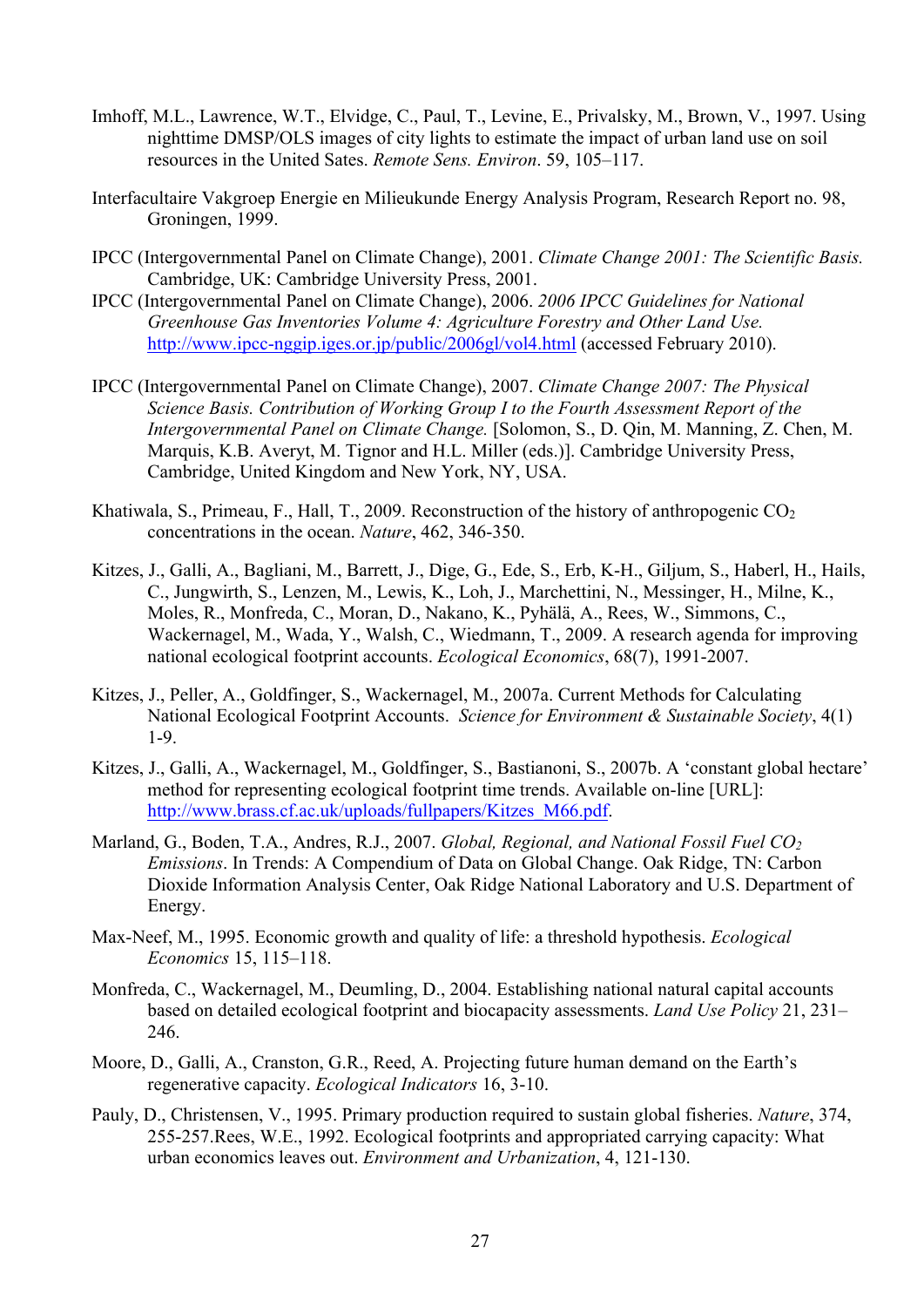- Rockström, J., W. Steffen, K. Noone, Å. Persson, F. S. Chapin, III, E. Lambin, T. M. Lenton, M. Scheffer, C. Folke, H. Schellnhuber, B. Nykvist, C. A. De Wit, T. Hughes, S. van der Leeuw, H. Rodhe, S. Sörlin, P. K. Snyder, R. Costanza, U. Svedin, M. Falkenmark, L. Karlberg, R. W. Corell, V. J. Fabry, J. Hansen, B. Walker, D. Liverman, K. Richardson, P. Crutzen, and J. Foley. 2009a. Planetary boundaries: exploring the safe operating space for humanity. *Ecology and Society* **14**(2): 32. [online] URL: http://www.ecologyandsociety.org/vol14/iss2/art32/
- Rockström R, Steffen W, Noone K, Persson A, Chapin FS, Lambin EF, Lenton TM, Scheffer M, Folke C, Schellnhuber HJ, Nykvist B, de Wit CA, Hughes T, van der Leeuw S, Rodhe H, Sörlin S, Snyder PK, Costanza R, Svedin U, Falkenmark M, Karlberg L, Corell RW, Fabry VJ, Hansen J, Walker B, Liverman D, Richardson K, Crutzen P, Foley JA., 2009b. A safe operating space for humanity. *Science*, 46, 472-475.
- Scheffer, M., Carpenter, S., Foley, J.A., Folke, C., Walker, B., 2001. Catastrophic shifts in ecosystems. *Nature* 413, 591-596.
- Schlesinger, W.H. 2009. Planetary boundaries: Thresholds risk prolonged degradation. *Nature Reports Climate Change* 3, 112-113.
- Stiglitz, J.E., Sen, A., Fitoussi, J-P., 2009. *Report by the Commission on the Measurement of Economic Performance and Social Progress*. http://www.stiglitz-senfitoussi.fr/documents/rapport\_anglais.pdf
- Thomas, C.D., Cameron, A., Green, R.E., Bakkenes, M., Beaumont, L.J., Collingham, Y.C., Erasmus, B.F.N., Ferreira de Siqueira, M., Grainger, A., Hannah, L., Hughes, L., Huntley, B., van Jaarsveld, A.S., Midgley, G.F., Miles, L., Ortega-Huerta, M.A., Peterson, A.T., Phillips, O.L., Williams, S.E., 2004. Extinction risk from climate change. *Nature* 427, 145-148.
- Thormark, C., 2002. A low energy building in a life cycle-its embodied energy, energy need for operation and recycling potential. *Building and Environment*, 37, 429-435.

UN Commodity Trade Statistics Database. 2011. http://comtrade.un.org (accessed February 2011).

- UNECE and FAO, 2000. *Temperate and Boreal Forest Resource Assessment.* Geneva: UNECE, FAO.
- UNEP (United Nations Environment Programme), 2007. *GEO4 Global Environment Outlook: environment for development.* Progress Press Ltd, Malta.
- Venetoulis, J., Talberth, J., 2008. Refining the ecological footprint. *Environment, Development and Sustainability*, 10(4), 441-469.
- von Stokar, T., Steinemann, M., Rüegge, B., 2006. *Ecological Footprint of Switzerland - Technical Report*. Published by Federal Office for Spatial Development (ARE), Agency for Development and Cooperation (SDC), Federal Office for the Environment (FOEN), and Federal Statistical Office (FSO).

http://www.bfs.admin.ch/bfs/portal/en/index/themen/21/03/01.parsys.0001.downloadList.00011.Do wnloadFile.tmp/ecologicalfootprinttechnicalreport.pdf

- Wackernagel, M., 1994. *Ecological Footprint and Appropriated Carrying Capacity: A Tool for Planning Toward Sustainability*. Ph.D. Thesis. School of Community and Regional Planning. The University of British Columbia.
- Wackernagel, M., Onisto, L., Linares, A.C., Falfán, I.S.L., García, J.M., Guerrero, A.I.S., Guerrero, M.G.S., 1997. *Ecological Footprints of Nations: How Much Nature Do They Use? How Much Nature Do They Have?* Commissioned by the Earth Council for the Rio+5 Forum. Distributed by the International Council for Local Environmental Initiatives, Toronto.